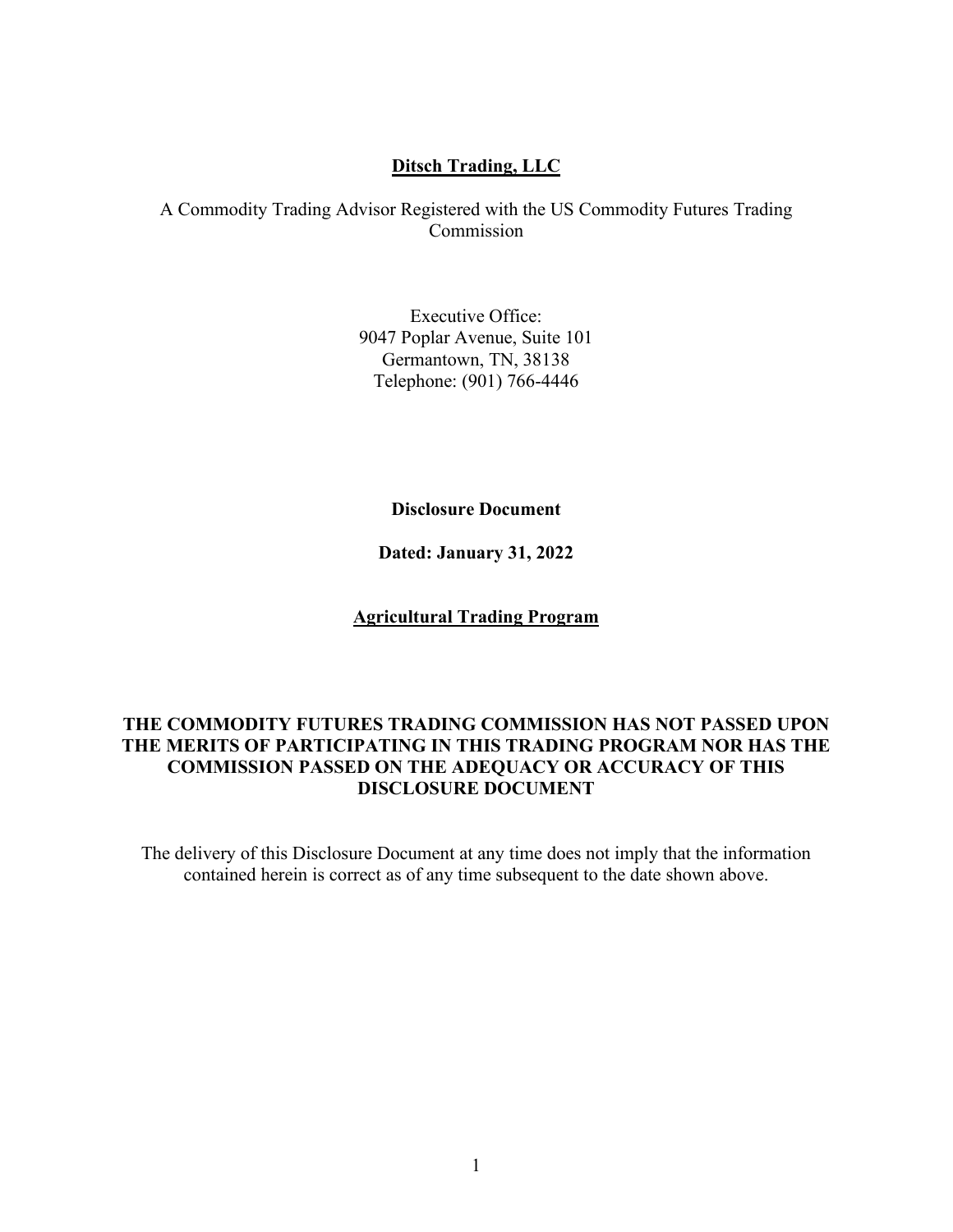#### **RISK DISCLOSURE STATEMENT**

**THE RISK OF LOSS IN TRADING COMMODITY INTERESTS CAN BE SUBSTANTIAL. YOU SHOULD THEREFORE CAREFULLY CONSIDER WHETHER SUCH TRADING IS SUITABLE FOR YOU IN LIGHT OF YOUR FINANCIAL CONDITION. IN CONSIDERING WHETHER TO TRADE OR TO AUTHORIZE SOMEONE ELSE TO TRADE FOR YOU, YOU SHOULD BE AWARE OF THE FOLLOWING:**

**IF YOU PURCHASE A COMMODITY OPTION YOU MAY SUSTAIN A TOTAL LOSS OF THE PREMIUM AND OF ALL TRANSACTION COSTS.**

**IF YOU PURCHASE OR SELL A COMMODITY FUTURES CONTRACT OR SELL A COMMODITY OPTION OR ENGAGE IN OFF-EXCHANGE FOREIGN CURRENCY TRADING YOU MAY SUSTAIN A TOTAL LOSS OF THE INITIAL MARGIN FUNDS OR SECURITY DEPOSIT AND ANY ADDITIONAL FUNDS THAT YOU DEPOSIT WITH YOUR BROKER TO ESTABLISH OR MAINTAIN YOUR POSITION. IF THE MARKET MOVES AGAINST YOUR POSITION, YOU MAY BE CALLED UPON BY YOUR BROKER TO DEPOSIT A SUBSTANTIAL AMOUNT OF ADDITIONAL MARGIN FUNDS, ON SHORT NOTICE, IN ORDER TO MAINTAIN YOUR POSITION. IF YOU DO NOT PROVIDE THE REQUESTED FUNDS WITHIN THE PRESCRIBED TIME, YOUR POSITION MAY BE LIQUIDATED AT A LOSS, AND YOU WILL BE LIABLE FOR ANY RESULTING DEFICIT IN YOUR ACCOUNT.**

**UNDER CERTAIN MARKET CONDITIONS, YOU MAY FIND IT DIFFICULT OR IMPOSSIBLE TO LIQUIDATE A POSITION. THIS CAN OCCUR, FOR EXAMPLE, WHEN THE MARKET MAKES A ''LIMIT MOVE.'' THE PLACEMENT OF CONTINGENT ORDERS BY YOU OR YOUR TRADING ADVISOR, SUCH AS A ''STOP-LOSS'' OR ''STOP-LIMIT'' ORDER, WILL NOT NECESSARILY LIMIT YOUR LOSSES TO THE INTENDED AMOUNTS, SINCE MARKET CONDITIONS MAY MAKE IT IMPOSSIBLE TO EXECUTE SUCH ORDERS.**

**A ''SPREAD'' POSITION MAY NOT BE LESS RISKY THAN A SIMPLE ''LONG'' OR ''SHORT'' POSITION.**

**THE HIGH DEGREE OF LEVERAGE THAT IS OFTEN OBTAINABLE IN COMMODITY INTEREST TRADING CAN WORK AGAINST YOU AS WELL AS FOR YOU. THE USE OF LEVERAGE CAN LEAD TO LARGE LOSSES AS WELL AS GAINS.**

**IN SOME CASES, MANAGED COMMODITY ACCOUNTS ARE SUBJECT TO SUBSTANTIAL CHARGES FOR MANAGEMENT AND ADVISORY FEES. IT MAY BE NECESSARY FOR THOSE ACCOUNTS THAT ARE SUBJECT TO THESE CHARGES TO MAKE SUBSTANTIAL TRADING PROFITS TO AVOID DEPLETION OR EXHAUSTION OF THEIR ASSETS. THIS DISCLOSURE DOCUMENT CONTAINS, AT PAGE 15, A COMPLETE DESCRIPTION OF EACH FEE TO BE CHARGED TO YOUR ACCOUNT BY THE COMMODITY TRADING ADVISOR.**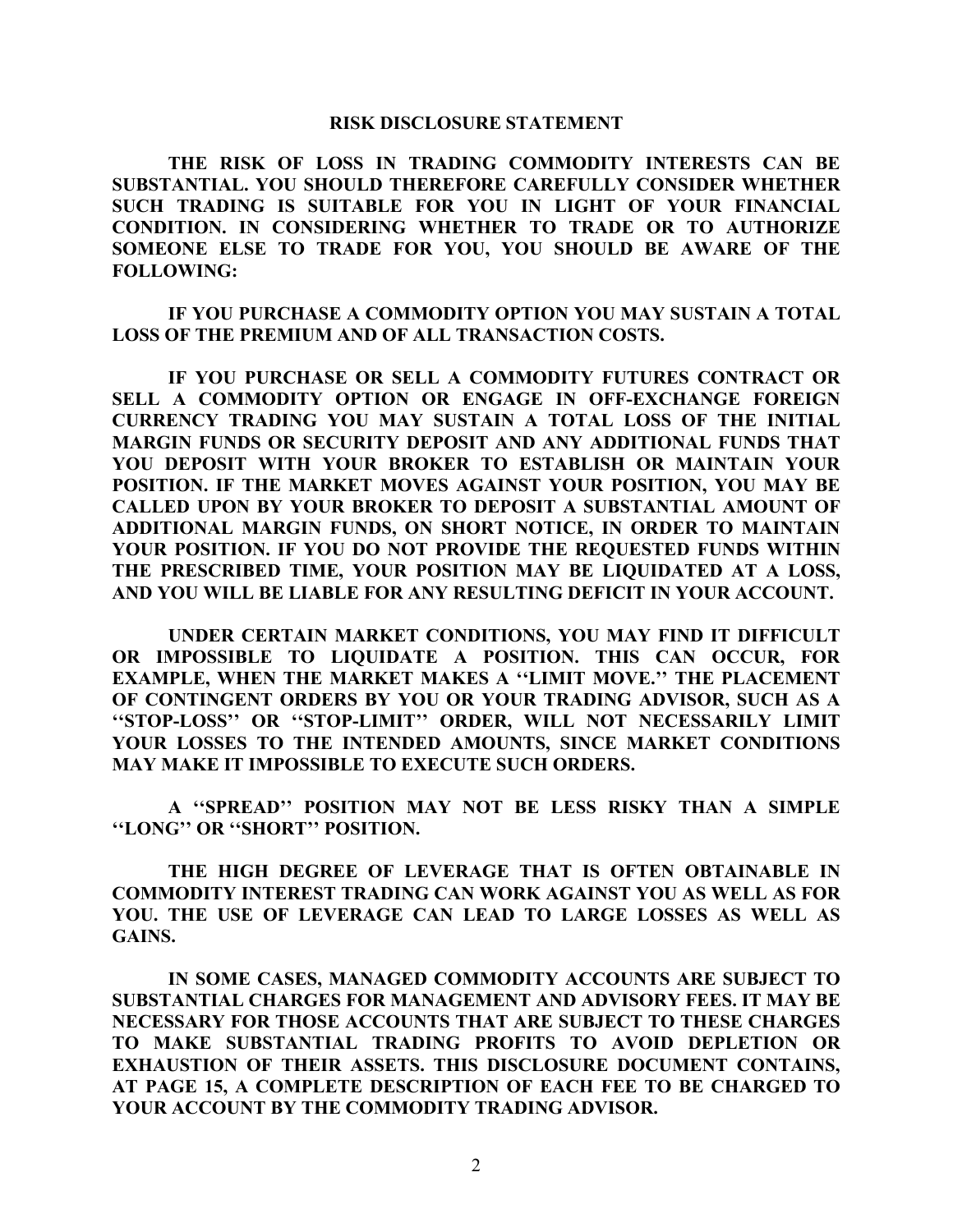**THIS BRIEF STATEMENT CANNOT DISCLOSE ALL THE RISKS AND OTHER SIGNIFICANT ASPECTS OF THE COMMODITY INTEREST MARKETS. YOU SHOULD THEREFORE CAREFULLY STUDY THIS DISCLOSURE DOCUMENT AND COMMODITY INTEREST TRADING BEFORE YOU TRADE, INCLUDING THE DESCRIPTION OF THE PRINCIPAL RISK FACTORS OF THIS INVESTMENT, AT PAGE 10.**

**THIS COMMODITY TRADING ADVISOR IS PROHIBITED BY LAW FROM ACCEPTING FUNDS IN THE TRADING ADVISOR'S NAME FROM A CLIENT FOR TRADING COMMODITY INTERESTS. YOU MUST PLACE ALL FUNDS FOR TRADING IN THIS TRADING PROGRAM DIRECTLY WITH A FUTURES COMMISSION MERCHANT OR RETAIL FOREIGN EXCHANGE DEALER, AS APPLICABLE.**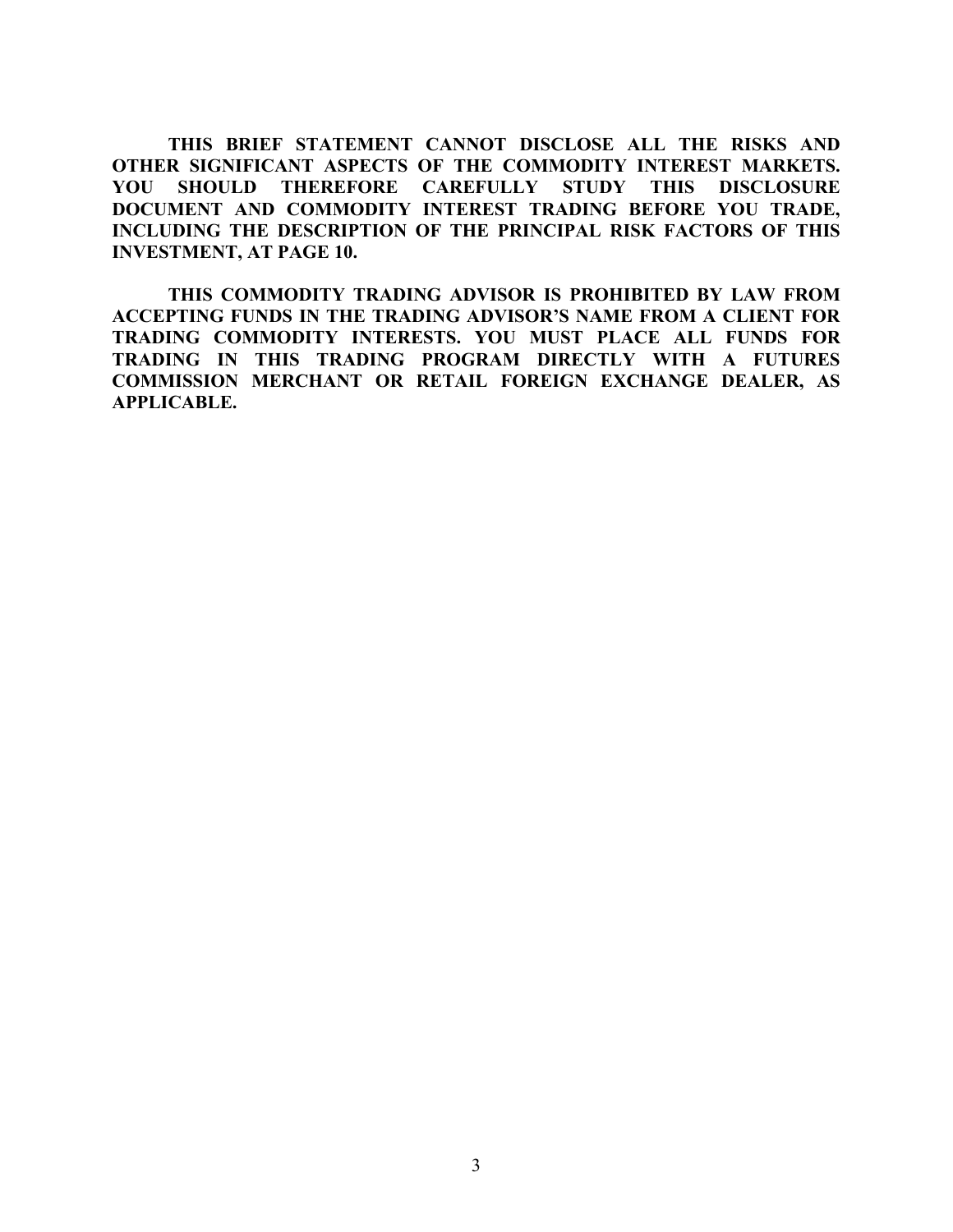# **TABLE OF CONTENTS**

| FUTURES COMMISSION MERCHANT AND INTRODUCING BROKER 15 |  |
|-------------------------------------------------------|--|
|                                                       |  |
|                                                       |  |
| ACKNOWLEDGMENT OF RECEIPT OF DISCLOSURE DOCUMENT 18   |  |
|                                                       |  |
|                                                       |  |
|                                                       |  |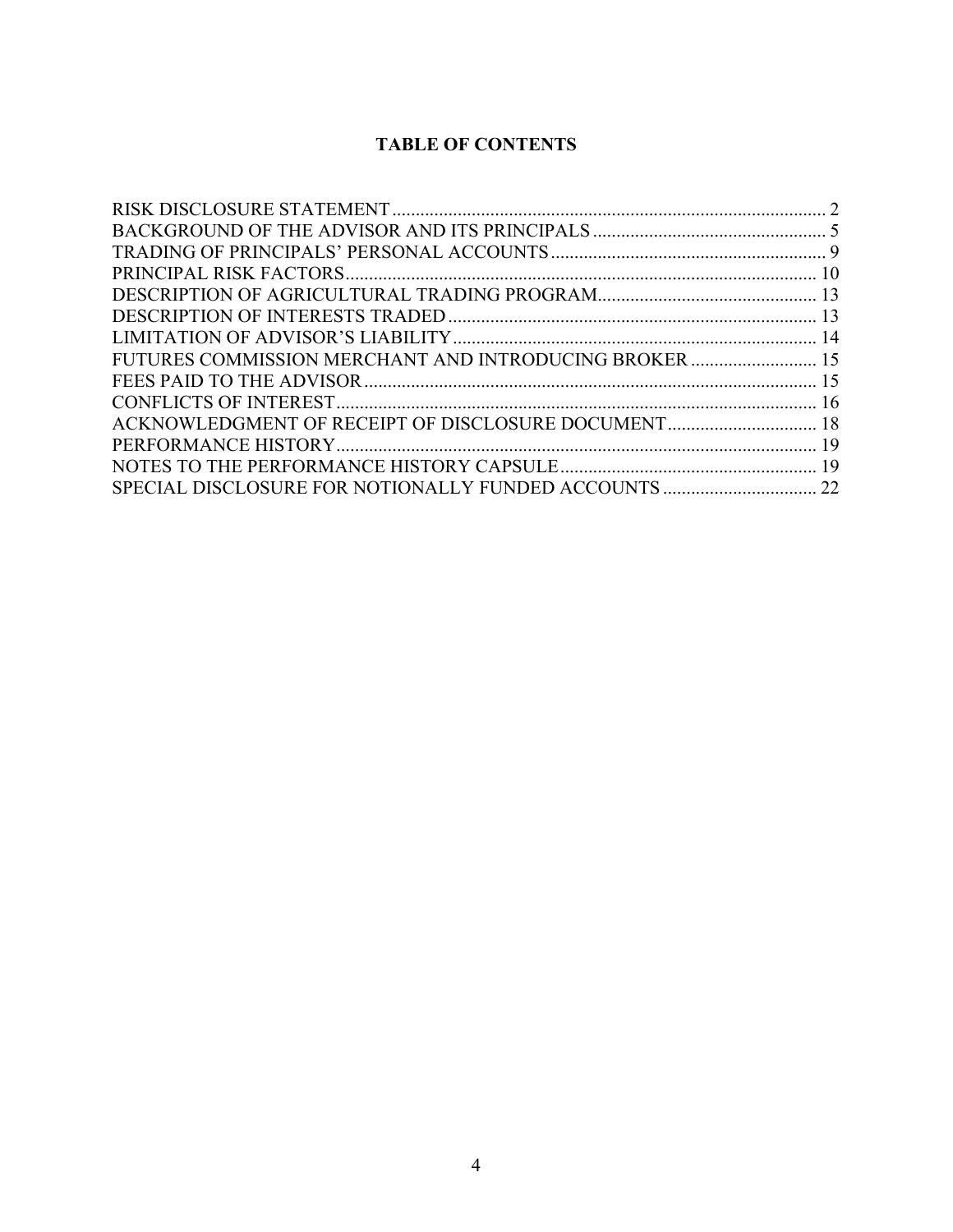#### **BACKGROUND OF THE ADVISOR AND ITS PRINCIPALS**

## **No person is authorized by Ditsch Trading, LLC or its affiliates to give any information or make any representation not contained in this Disclosure Document.**

Ditsch Trading, LLC (the "Advisor") is a Tennessee limited liability company it was originally organized in June 2010, and was terminated in 2014 while the principal trader Mark Ditsch went to work for Noble Agri. The Advisor withdrew as an NFA member commodity trading advisor in October 2014. The Advisor was reformed in October of 2015. The Advisor is registered with the Commodity Futures Trading Commission ("CFTC") as a Commodity Trading Advisor ("CTA") and is a member of the National Futures Association ("NFA") in such capacity. The registration of the Advisor as a CTA became effective on November 16, 2015 and it was approved as an NFA Member on November 18, 2015. The Advisor is a successor entity to the discretionary trading activity of Mark Ditsch. Mr. Ditsch registered with the CFTC as an Associated Person, Branch Manager, and Principal of the Advisor on November 16, 2015. The business office of the Advisor is 9047 Poplar Avenue, Suite 101, Germantown, Tennessee, 38138 and the telephone number is (901) 766-4446. The Advisor does not intend to use this document prior to the date of the document.

Biographical information on the principals of the Advisor (hereinafter the "Principals") is listed below:

*Mark Ditsch* ("Mr. Ditsch") holds a B.S. in Agricultural Economics from the University of Nebraska and an M.S. in Agricultural Economics from the University of Illinois. He is Chairman of the Advisor and is solely responsible for the trading decisions. Mr. Ditsch maintains an office at 633 W Schubert Ave, Chicago IL 60614. This office became a branch office of the Advisor on November 16, 2015, and Mr. Ditsch became a Branch Manager of the office on the same day.

After graduation from the University of Illinois, Mr. Ditsch began his career in May of 1996 with Consolidated Grain and Barge ("CGB"), a leading US grain and transportation company. At CGB, Mr Ditsch started as a grain merchandiser. After spending about one year learning the essentials of cash grain merchandising at a river elevator in southern Illinois, Mr. Ditsch was promoted to work for one of CGB's two parent companies, Zen-noh Grain Corporation ("Zen-Noh"). In 1997 he moved to Mandeville, Louisiana to work for Zen-Noh. At Zen-Noh, his first role was managing the sorghum trading for the company; he then moved to corn, and finally to soybean trading positions. He was named the Trading Manager for all commodities in 2006. In addition to cash and futures trading, he focused much of his time on risk management, logistics, customer service, training, and world supply and demand analysis. This was supplemented with many trips to China, Japan, Southeast Asia, Europe and other key destination markets. These travels were very important in helping to develop key relationships with world grain and soybean users. In September 2007, Mr. Ditsch left Zen-Noh to join the LaSalle Group, a futures trading brokerage that specializes in full service broker-assisted trading, system trading, online discount trading, and managed futures.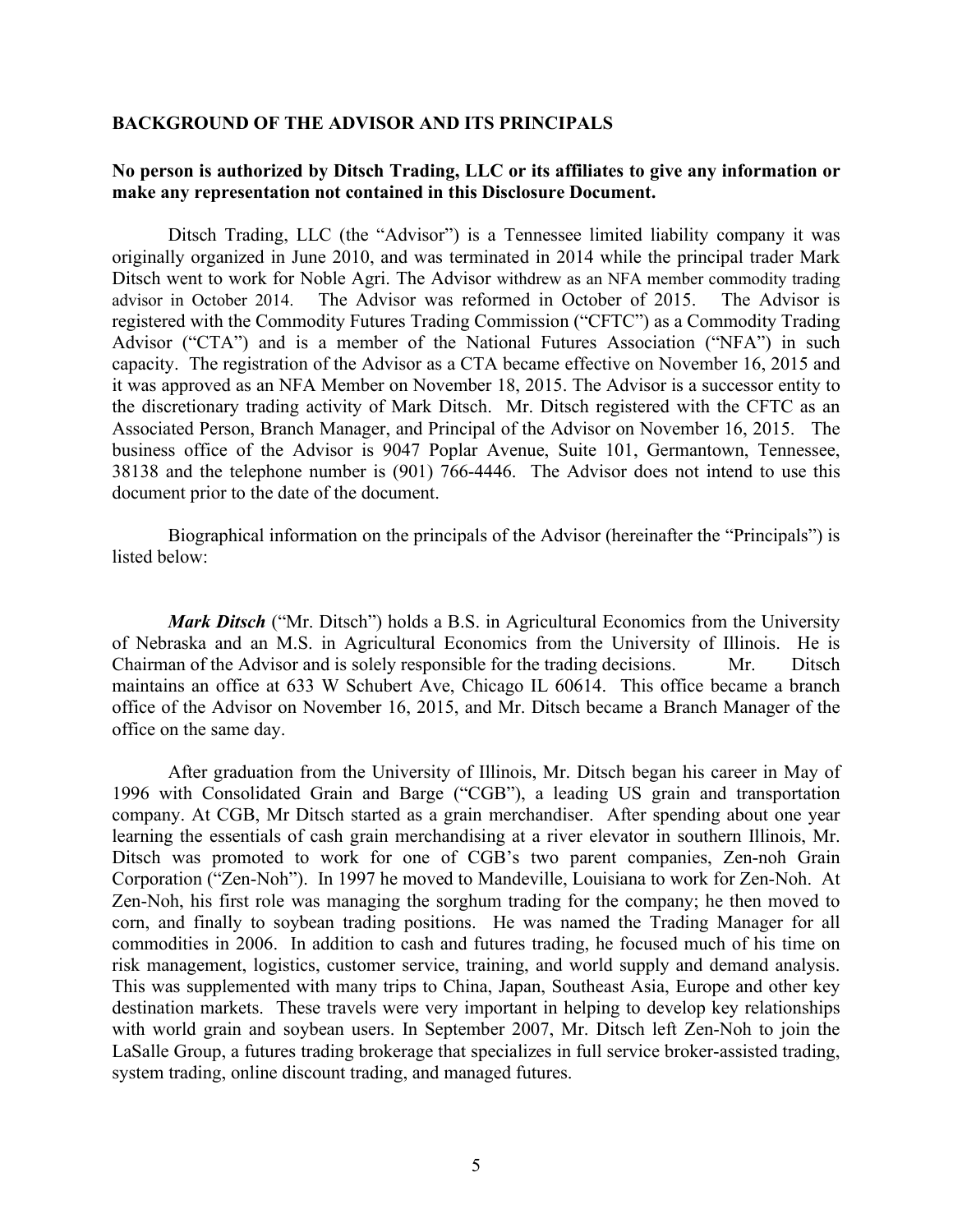In September 2007, Mr. Ditsch moved to Chicago to work with the LaSalle Group, a futures trading brokerage, as a futures trader and analyst, focusing his analytical work on the soybean and meal markets. Mr. Ditsch became registered with the CFTC as an Associated Person on October 1, 2007 and as an NFA Associate Member on September 18, 2007 with Rosenthal Collins Group, LLC ("RCG"), a registered Futures Commission Merchant ("FCM"). In his capacity as an Associated Person, Mr. Ditsch handled the commodities futures trading for various public customers on a discretionary basis.

On July 12, 2010, Mr. Ditsch became a Listed Principal of Ditsch Trading, LLC. On July 14, 2010, the application of Mr. Ditsch with the CFTC to become an Associated Person of the Advisor became effective. As a Listed Principal, Mr. Ditsch was responsible for supervision and compliance with NFA Rules and other laws and regulations pertinent to the business conducted by the company. On November 29, 2010, Mr. Ditsch was approved as a Branch Manager of the Advisor. From 2010 through 2013 Mr. Ditsch was the trader for Ditsch Trading, LLC. In this capacity he employed fundamental trading strategies based on his proprietary research.

On October 31, 2013 Mr. Ditsch withdrew as a branch manager, principal, NFA associate member, and associated person of Ditsch Trading, LLC. On November 1, 2013 Mr. Ditsch withdrew as an Associated Person and an NFA Associate Member of RCG.

On December 1, 2013, Mr. Ditsch joined Noble Agri (a large multinational agricultural trading and processing company) with the initiative of opening and ultimately expanding the first US Grains presence for the company in North America. Mr. Ditsch opened the Noble Agri US Grain headquarters in Chicago which grew into a profitable and quickly expanding operation. Mr. Ditsch also worked with the company to expand their proprietary trading desk, and ultimately took over as the Global Head of Proprietary Trading, moving that function from Switzerland to Chicago. This was Mr. Ditsch's first experience with a truly multinational corporation in which global trading decisions hinged on information and commodity flows from global operations located in both major production and major consumption areas. This experience has helped Mr. Ditsch to further develop a very detailed understanding of world agricultural trade fundamentals that move the markets.

In October, 2015, Mr. Ditsch decided it was time to take what he had learned in the corporate world and return to his CTA trading background. Ditsch Trading, LLC was reregistered as a CTA on November 16, 2015. On January 30, 2017 Mr. Ditsch was approved as a Branch Manager of Nesvick Trading Group, LLC, on the same day he was registered as an Associate Person of Nesvick Trading Group, LLC.

The past performance can be found beginning on Page 18 of this document.

*Brian Leith* (Mr. Leith) On October 27, 2015 Mr. Leith became a Listed Principal of Ditsch Trading, LLC, a registered CTA. Mr. Leith's application with the CFTC to become an Associated Person was accepted on November 16, 2015, and he was approved by the NFA as an Associate Member of Ditsch Trading, LLC November 18, 2015. As a Listed Principal of Ditsch Trading LLC, Mr. Leith was responsible for the day to day business operations of the company. Previously, Mr. Leith was registered as an Associated Person, Associate Member, and Principal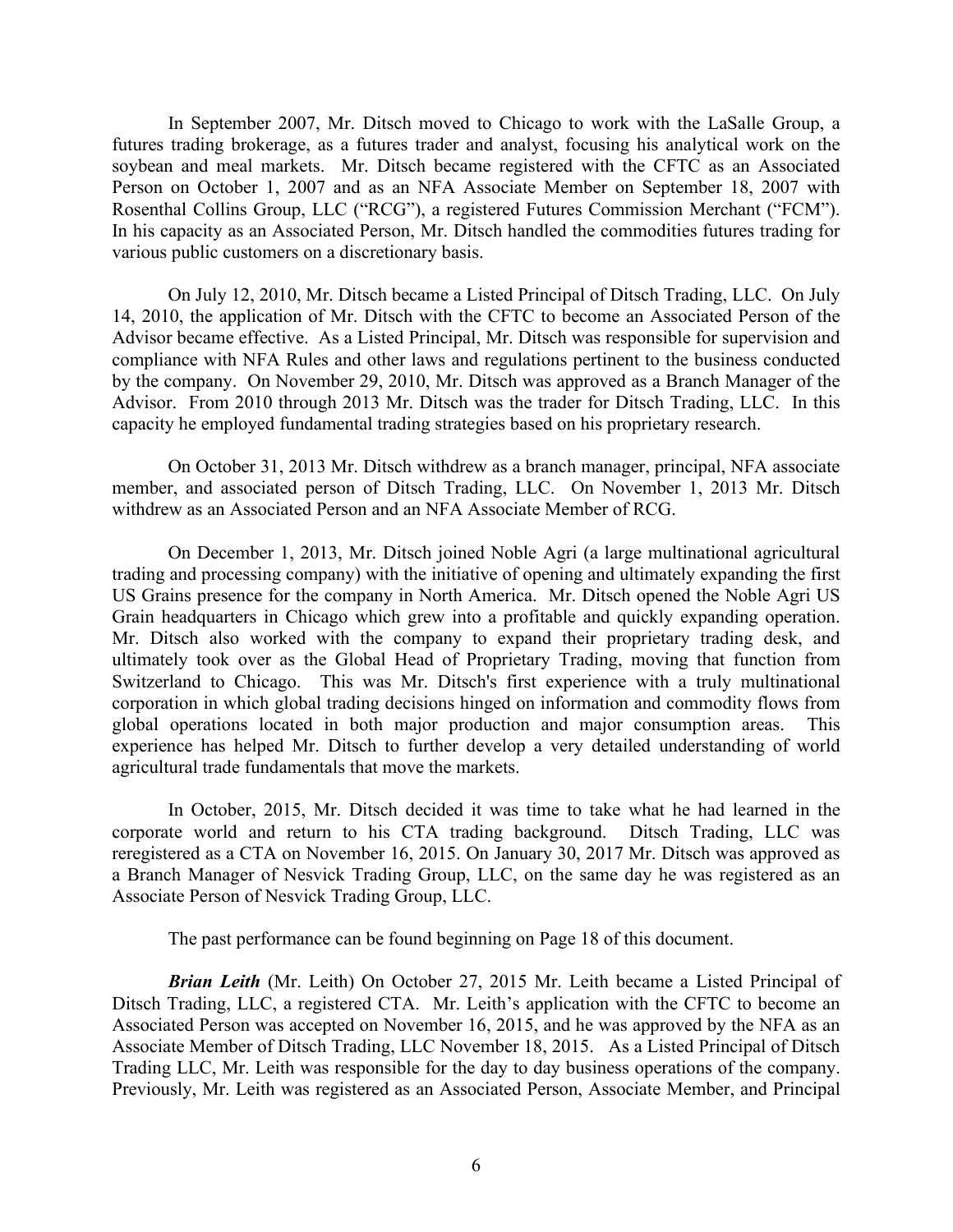of the Advisor. These designations were approved on May 23, 2011. When the Advisor suspended operations in 2011, he withdrew as a Listed Principal, Associated Person, and NFA Associate Member on October 5, 2014. On the same day, Ditsch Trading LLC withdrew its NFA membership and withdrew its registration as a CTA.

On May 5, 2003, the application of Mr. Leith with the CFTC to become an Associated Person of Refco, LLC (a registered FCM) became effective. Mr. Leith became a Branch Manager of Refco, LLC on August 23, 2005. Refco, LLC was later acquired by Man Financial (a registered FCM), and Mr. Leith's Associated Person status with Man Financial became effective November 28, 2005. Mr. Leith's application as a Branch Manager of Man Financial was approved December 6, 2005. Man Financial was later re-named to MF Global, Inc (a registered FCM), and Mr. Leith's registration as an Associated Person and Branch Manager with MF Global became effective on January 1, 2008. As an Associated Person of Refco, LLC, Man Financial, Inc., and MF Global, Inc., Mr. Leith handled customer service duties for various customer commodity accounts. In his capacity as a Branch Manager, Mr. Leith was also responsible for supervision and compliance with NFA Rules and other laws and regulations pertinent to the commodity futures business. Mr. Leith's registration as an Associated Person and Branch Manager of MF Global Inc. was withdrawn on August 1, 2008.

On October 24, 2005, the application of Mr. Leith with the CFTC to become an Associated Person of Nesvick Trading Group, LLC (a registered IB) became effective. Mr. Leith became a Branch Manager of Nesvick Trading Group on May 30, 2008. Mr. Leith's Branch Manager status was withdrawn on May 13, 2009. Mr. Leith became a Listed Principal of Nesvick Trading Group on May 21, 2009. As an Associated Person, Mr. Leith handled customer service for various commodity futures accounts. As Branch Manager and later Listed Principal, Mr. Leith is responsible for supervision and compliance with NFA Rules and other laws and regulations pertinent to the commodity futures business.

On December 2, 2010, Mr. Leith became a Listed Principal of Global Ag, LLC, a registered CTA. On September 5, 2011, Mr. Leith was registered as an Associated Person and NFA Associate Member of Global Ag, LLC. Mr. Leith is not a trading principal of Global Ag, LLC. As a Listed Principal of Global Ag, LLC, Mr. Leith is responsible for the day to day business operations of the company.

On May 3, 2011, Mr. Leith became a Listed Principal of Opus Futures, LLC, a registered CTA. On the same day, Mr. Leith became registered with the CFTC as an Associate Person and he was approved by the NFA as an Associate Member. As a Listed Principal of Opus Futures, Mr. Leith is responsible for the day to day business operations of the company. Mr. Leith is not a trading principal of Opus Futures, LLC.

On July 19, 2011, Mr. Leith became a Listed Principal of Bocken Trading, LLC, a registered CTA. On this same day, Mr. Leith's application with the CFTC to become an Associated Person was accepted, and he was approved by the NFA as an Associate Member of Bocken Trading, LLC. Mr. Leith is not a trading principal of Bocken Trading, LLC. As Listed Principal of Bocken Trading, Mr. Leith is responsible for the day to day business operations of the company.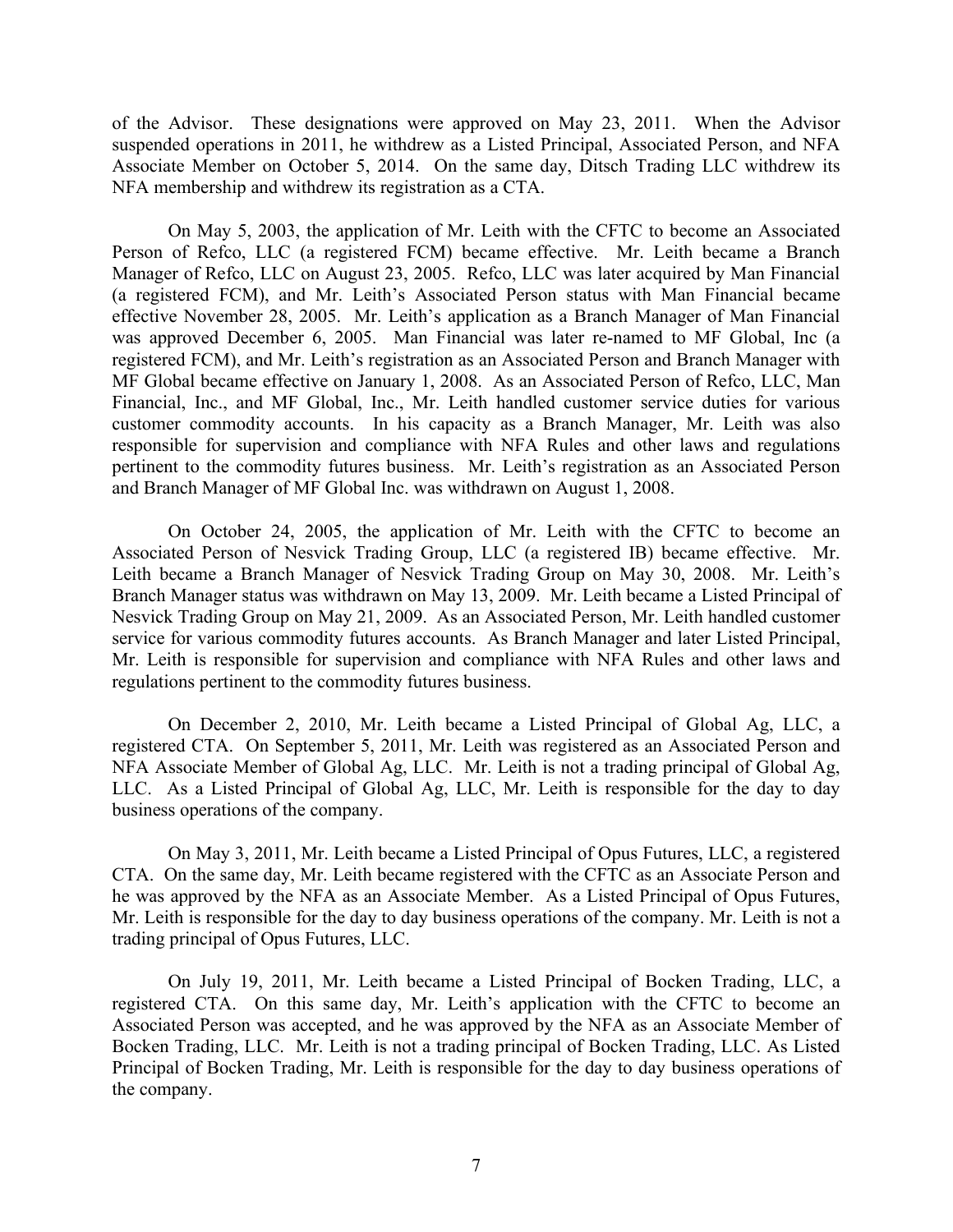On September 5, 2012, Mr. Leith became a Listed Principal of CTA Partner Services, LLC, a registered CTA. On September 5, 2012, the registration of Mr. Leith to become an Associated Person became effective. On September 5, 2012, the application of Mr. Leith to become a NFA Associate Member was approved. As a Listed Principal of CTA Partner Services, LLC, Mr. Leith is responsible for the day to day business operations of the company. Mr. Leith is not a trading principal of CTA Partner Services, LLC because the company is a nontrading CTA. Although CTA Partner Services, LLC is registered as a CTA, the entity does not have Power of Attorney over any customer accounts. It does not have the power to enter any trades for customers or influence trading decisions.

On November 23, 2012, Mr. Leith became a Listed Principal of CPO Partner Services, LLC, a registered CPO. On January 3, 2013, the registration of Mr. Leith to become an Associated Person became effective. On January 24, 2013, the application of Mr. Leith to become a NFA Associate Member was approved. As a Listed Principal of CPO Partner Services, Mr. Leith was responsible for supervision and execution of the business conducted by the firm. On February 21, 2016 Mr. Leith withdrew as a Listed Principal and Associated Person. On the same day he also withdrew as an NFA Associate Member and branch manager.

On August 6, 2013, Mr. Leith became a Listed Principal of Ilgenwald Trading, LLC, a registered CTA. On August 6, 2013, the registration of Mr. Leith to become an Associated Person became effective. On August 6, 2013, the application of Mr. Leith to become a NFA Associate Member was approved. As a Listed Principal of Ilgenwald Trading, LLC, Mr. Leith is responsible for the day to day business operations of the firm. Mr. Leith is not a trading principal of Ilgenwald Trading, LLC. On February 9, 2020, Ilgenwald Trading, LLC withdrew its membership as a NFA Commodity Trading Advisor. On February 9, 2020, Brian Leith withdrew his registration as an AP, Principal, as well as his NFA membership with regards to Ilgenwald Trading, LLC.

On December 30, 2014, Mr. Leith became a Listed Principal of McNeill Trading, LLC, a registered CTA. On January 22, 2015, the registration of Mr. Leith to become an Associated Person became effective. On January 22, 2015, the application of Mr. Leith to become a NFA Associate Member was approved. As a Listed Principal of McNeill Trading, LLC, Mr. Leith is responsible the day to day business operations of the company. Mr. Leith is not a trading principal of McNeill Trading.

On January 6, 2015, Mr. Leith became a Listed Principal of M&R Capital, LLC, a registered CTA. On January 29, 2015 the registration of Mr. Leith to become an Associated Person became effective. On the same day the application of Mr. Leith to become a NFA Associate Member was approved. Mr. Leith is responsible the day to day business operations of the company. Mr. Leith is not a trading principal of M&R Capital, LLC.

On March 9, 2015 Ardmore Systems Trading, LLC filed an application with the NFA to become an NFA Member and a Commodity Trading Advisor. It was registered as a Commodity Trading Advisor on April 20, 2015 and became an NFA Member on May 4, 2015. Mr. Leith filed an application to become an Associated Person and an NFA Associate Member on March 9,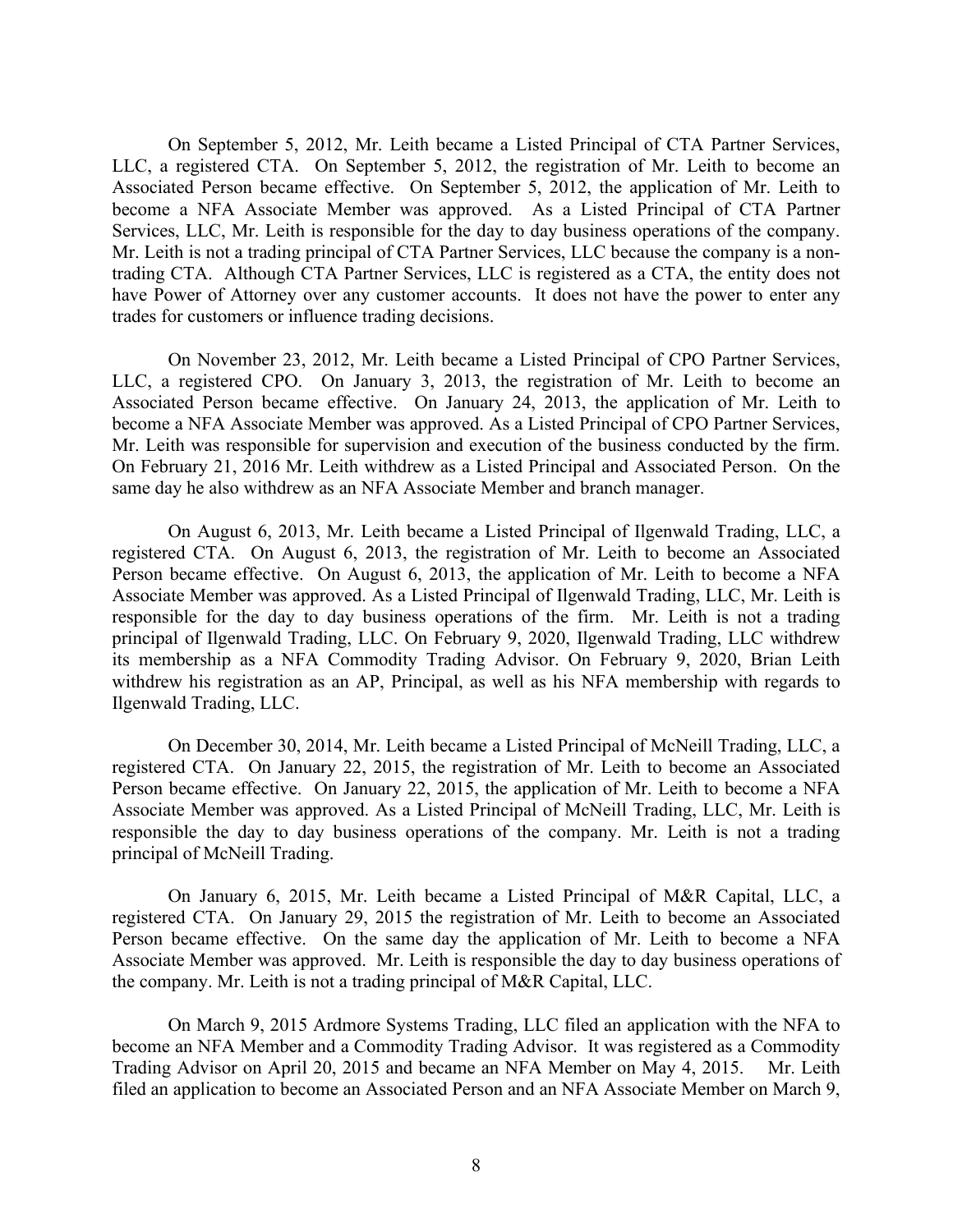2015, on the same day Mr. Leith was approved as a listed Principal of Ardmore Systems Trading, LLC. As a Listed Principal Mr. Leith is responsible for the day to day business operations of the company. On April 20, 2015 Mr. Leith became as Associated Person of the Advisor and on May 4, 2015 he became an NFA Associate Member of the Advisor. Mr. Leith is not a trading principal of Ardmore Systems Trading, LLC. On May 20, 2021, Ardmore Systems Trading Withdrew its NFA membership. On the same day, Mr. Leith withdrew as a Listed Principal and Associated Person of Ardmore Systems Trading.

**CTA Partner Services, LLC** ("CTAPs") became a Listed Principal of the Advisor on October 28, 2015. CTAPS was previously registered as a Listed Principal on February 11, 2013, but this was withdrawn on October 5, 2014.

On September 5, 2012, CTAPs was approved as an NFA Member. On September 5, 2012, CTAPs became registered with the CFTC as a Commodity Trading Advisor. On January 30, 2013, CTAPs became a Listed Principal of Bocken Trading, LLC, a registered Commodity Trading Advisor. On January 30, 2013 CTAPs became a listed Principal of Opus Futures, LLC. On January 30, 2013 CTAPs became a listed Principal of Global Ag, LLC, a registered Commodity Trading Advisor. On July 19, 2013, CTAPs became a listed Principal of Ilgenwald Trading, LLC, a registered Commodity Trading Advisor. On February 9, 2020, Ilgenwald Trading, LLC withdrew its membership as a NFA Commodity Trading Advisor. CTAPs withdrew its Principal registration with regards to Ilgenwald Trading, LLC as of February 9, 2020. On December 29, 2014 CTAPs became a listed Principal of McNeill Trading, LLC, a registered Commodity Trading Advisor. On March 9, 2015 CTAPs was approved as a principal of Ardmore Systems Trading, LLC. On May 20, 2021 Ardmore withdrew its NFA Registration. On the same day, CTAPS withdrew as a Listed Principal of Ardmore Systems Trading. On January 6, 2015 CTAPs became a listed Principal of M&R Capital, LLC, a registered Commodity Trading Advisor Although CTAPs is registered as a CTA, the entity is a non-trading CTA and therefore does not have Power of Attorney over any customer accounts or enter any trades. Mr. Leith is a listed Principals of CTAPs.

#### **TRADING OF PRINCIPALS' PERSONAL ACCOUNTS**

The Principals (and those entities with whom they are affiliated (hereinafter the "Affiliates") have traded commodity accounts in the past and will continue trading commodity interests for their own accounts. The records and written policies of any such trading of the Advisors, Principals, and Affiliates will not be made available for inspection by any Client. Trading done by the Principals and the Affiliates may have different objectives than that of the Advisor, and such trading may differ from trading done for client commodity accounts.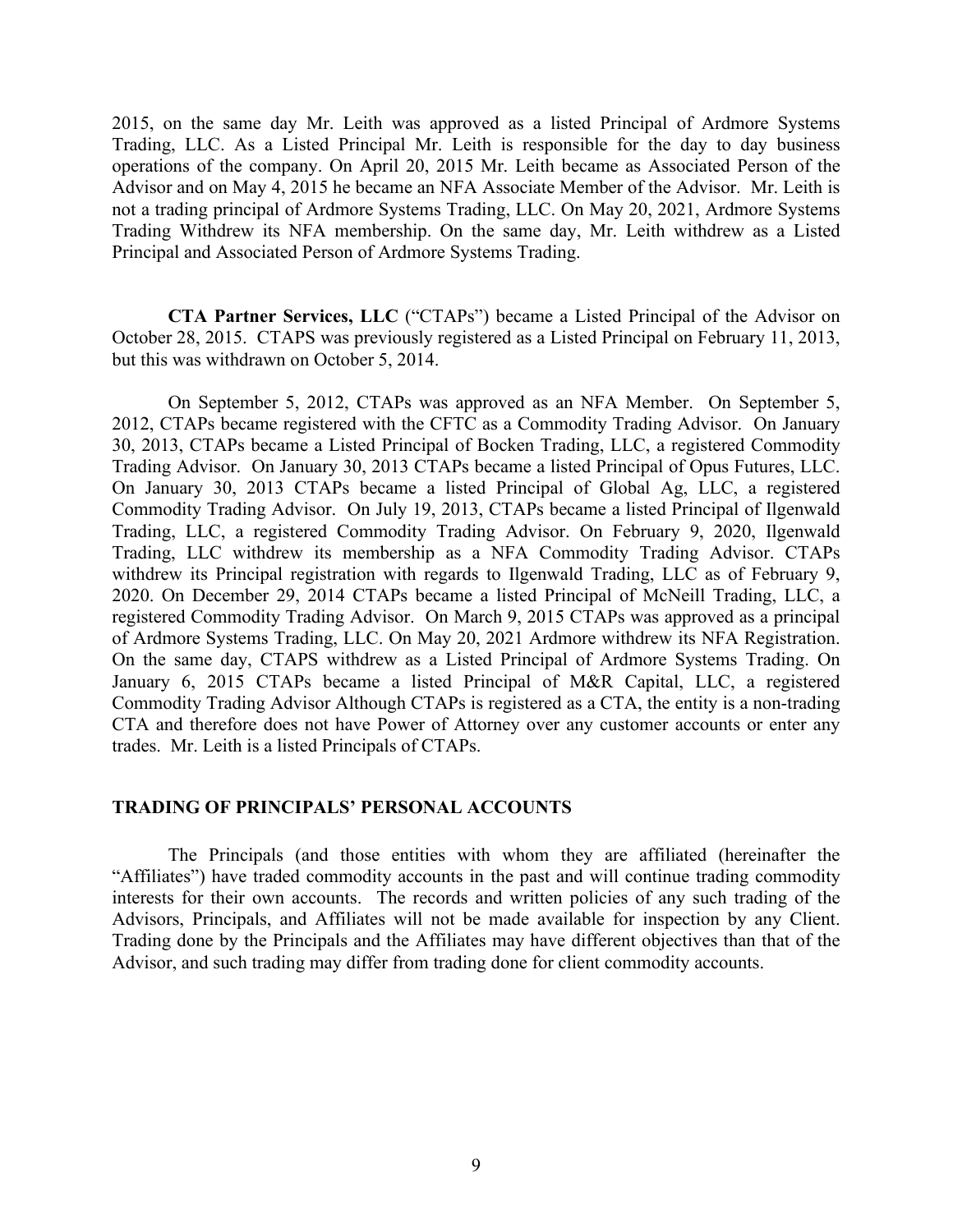#### **PRINCIPAL RISK FACTORS**

The risk of loss in trading commodity futures contracts can be substantial. You should therefore carefully consider whether such trading is suitable for you in light of your financial condition. Certain risks in trading commodities are due to volatility, leverage, and liquidity.

**Commodity trading is speculative and volatile.** Commodity interest prices are highly volatile. Price movements for commodity interests are influenced by, among other things: changing supply and demand relationships; weather; agricultural; trade, fiscal, monetary, and exchange control programs and policies of governments; US and foreign political and economic events and policies; changes in national and international interests rates and rates of inflation; currency devaluations and revaluations; and emotions of the marketplace. None of these factors can be controlled by the Advisor and no assurance can be given that the Advisor's advice will result in profitable trades for a client or that a client will not incur substantial losses.

**Commodity trading is highly leveraged.** The low margin deposits normally required in commodity interest trading (typically 2% to 15% of the value of the contract purchased or sold) permit an extremely high degree of leverage. Accordingly, a relatively small price movement in a contract may result in immediate and substantial losses to the investor. For example, if at the time of purchase 10% of the price of a futures contract is deposited as margin, a 10% decrease in the price of the contract would, if the contract is then closed out, result in a total loss of the margin deposit before any deductions for brokerage commissions. A decrease of more than 10% would result in a loss of more than the total margin deposit. Thus, like other leveraged investments, any trade may result in losses in excess of the amount invested. When the market value of a particular open position changes to a point where the margin on deposit in a client's account does not satisfy the applicable maintenance margin requirement imposed by the Futures Commission Merchant with whom the account is custodied ("FCM"), the client, and not the Advisor, will receive a margin call from the FCM. If the client does not satisfy the margin call within a reasonable time (which may be as brief as a few hours) the FCM will close out the client's position.

**Commodity trading may be illiquid.** Most US commodity exchanges limit price fluctuations in certain commodity interest prices during a single day by means of "daily price fluctuation limits" or "daily limits". The daily limit, which is set by most exchanges for all but a portion of the expiration month, imposes a floor and a ceiling on the prices at which a trade may be executed, as measured from the last trading day's close. While these limits were put in place to lessen margin exposure, they may have certain negative consequences for a customer's trading. For example, once the price of a particular contract has increased or decreased by an amount equal to the daily limit, thereby producing a "limit-up" or "limit-down" market, positions in the contract can neither be take or liquidated unless traders are willing to effect trades at or within the limit. Contract prices in various commodities have occasionally moved the daily limit for several consecutive days with little or no trading. Similar occurrences could prevent the CTA from promptly liquidating unfavorable positions and subject a client to substantial losses that could exceed the margin initially committed to such trades.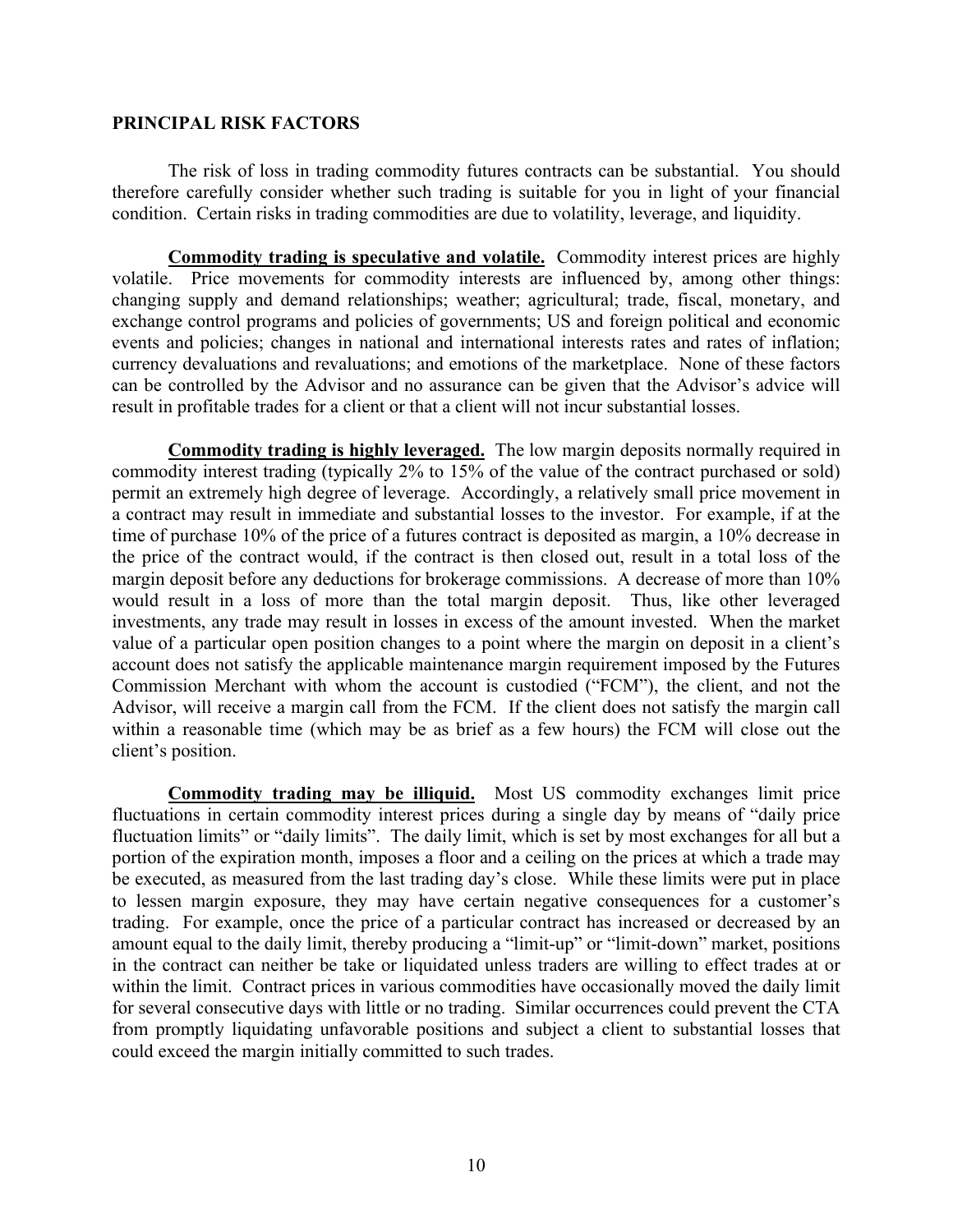**FCM may fail.** Under CFTC regulations, FCM's are required to maintain customer's assets in a segregated account. If a customer's FCM fails to do so, the customer may be subject to risk of loss of funds in the event of bankruptcy. Even if such funds are properly segregated, the customer may still be subject to risk of loss of funds on deposit with the FCM should another customer of the FCM or the FCM itself fail to satisfy deficiencies in such other customers' accounts. Bankruptcy law applicable to all US futures brokers requires that, in the event the bankruptcy of such a broker, all property held by the broker, including certain property specifically traceable to the customer, will be returned, transferred, or distributed to the broker's customers only to the extent of each customer's pro-rata share of all property available for distribution to customers. If any futures broker retained by the customer were to become bankrupt, it is possible that the customer would be able to recover none or only a portion of its assets held by such futures broker. Please note, the customer will be liable for all accrued management and incentive fees in the case that the customer's FCM fails.

**Counterparty Credit Risk.** The Advisor may be exposed to the risk that a counterparty will not settle a transaction in accordance with its terms and conditions because of a dispute over the terms of the contract (whether or not bona fide) or because of a credit or liquidity problem, thus causing the Advisor and its clients to suffer a loss. Such "counterparty risk" is accentuated for contracts with longer maturities where events may intervene to prevent settlement, or where the Advisor has concentrated transactions with a single or small group of counterparties. The Advisor is not restricted from dealing with any particular counterparty or from concentrating any or all of its transactions with one counterparty. The ability of the Advisor to transact business with any one or number of counterparties and the lack of any independent evaluation of such counterparties' financial capabilities may increase the potential for losses by the Advisor.

**Options are volatiles and inherently leveraged, and sharp movements in prices could cause the Advisor to incur large losses.** The Advisor may from time to time use options on futures contracts or on commodities. Options involve risks similar to futures, because options are subject to sudden price movements and are highly leveraged, in that payment of a relatively small purchase price, called a premium, gives the buyer the right to acquire an underlying futures contract, forward contract or commodity that has a face value substantially greater than the premium paid. The buyer of an option risks losing the entire purchase price of the option. The writer, or seller, of an option risks losing the difference between the purchase price received for the option and the price of the futures contract, forward contract or commodity underlying the option that the writer must purchase or deliver upon exercise of the option. There is no limit on the potential loss. Specific market movements of the futures contracts, forward contracts, or commodities underlying an option cannot accurately be predicted.

**Trading systems involve proprietary methods.** Because of specific elements of the Advisor's trading system are proprietary, a client will not be able to determine the full detail of the trading system or whether it is being followed.

**Traded may be executed at different prices for different accounts.** Trades may be executed at different times for different accounts. There is not guarantee that every client account will receive a trade at the price identified by the trading system or at the same price as other accounts.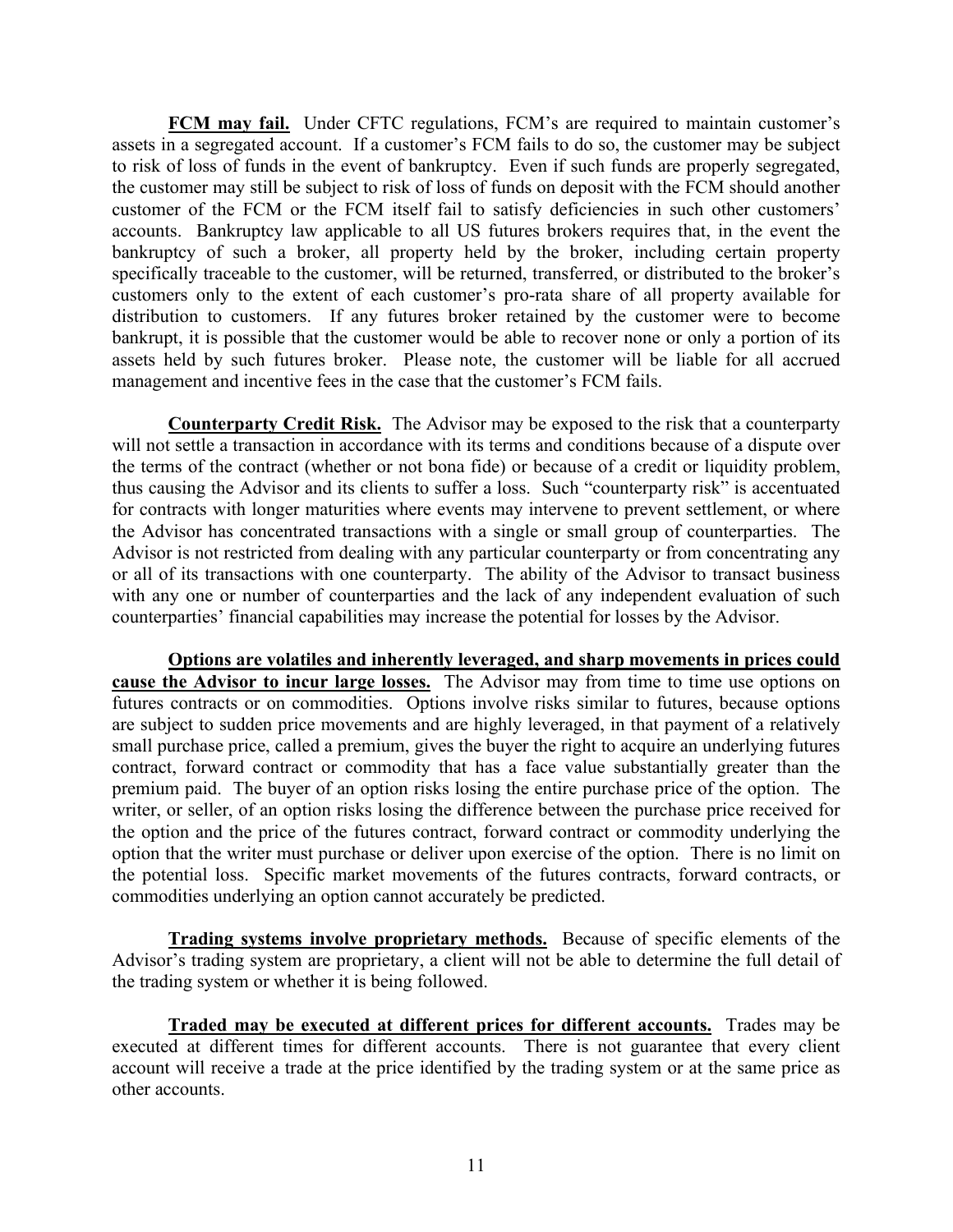**Increase in assets under management may make profitable trading more difficult.** The Advisor has not agreed with any party to limit the amount of additional equity it may manage, and is actively engaged in raising assets for existing and new accounts. The more equity that the Advisor manages means that it may be more difficult for the Advisor to trade profitably. This is because of the difficulty in trading larger positions without adversely affecting prices and performance. Accordingly, such increases in equity under management by the Advisor may require the Advisor to modify its trading decision and could have a detrimental effect on the accounts of clients. Such considerations may also cause the Advisor to eliminate smaller markets from consideration for inclusion in its various portfolios, reducing the range of markets in which trading opportunities may be pursued. The Advisor expressly reserves the right to reduce account size by returning assets or profits to clients in an effort to control asset growth. In addition, the Advisor may have an incentive to favor certain accounts because the compensation received from some other accounts may exceed the compensation it receives from certain other accounts. Because records with respect to other accounts are not accessible, an investor will not be able to determine if the Advisor is favoring other accounts.

**Performance may vary from other accounts during the start of trading.** A client's account may incur certain risks relating to the initial investment of its assets. Due to market conditions, the Advisor may take several days or months before a client's account is fully invested. Notwithstanding any delay in becoming fully invested, a client's account may commence trading operations at an unpropitious time, such as after sustained moves in a number of markets traded by the Advisor.

**Personal liability of client.** A client is personally liable for all losses including any which exceed the client's original deposit and any which exceed the equity in the program account. Clients can incur substantial losses due to, among other things, the volatility of price movements in commodity interests and the leverage inherent in the trading of commodity interests.

**Electronic trading.** The Advisor regularly places futures and options orders on electronic trading systems. Electronic trading and order routing creates risks associated with system failure. In the event of a system failure, it is possible that for a certain period the Advisor might not be able to enter new orders, cancel or modify existing orders, and lose on order priority which could in turn cause potential losses. To mitigate some of this risk, the Advisor utilizes several different order entry systems, and in the event one fails another could be used. The Advisor also maintains access to exchange-floor personnel in the event pit-traded execution is necessary.

**Day trading.** The Advisor may engage in day trading strategies. Day trading is defined as opening and closing a position during the same trading day, or period. The customer may be subject to a greater amount of commissions charged to their account during that period due to increased trading volume.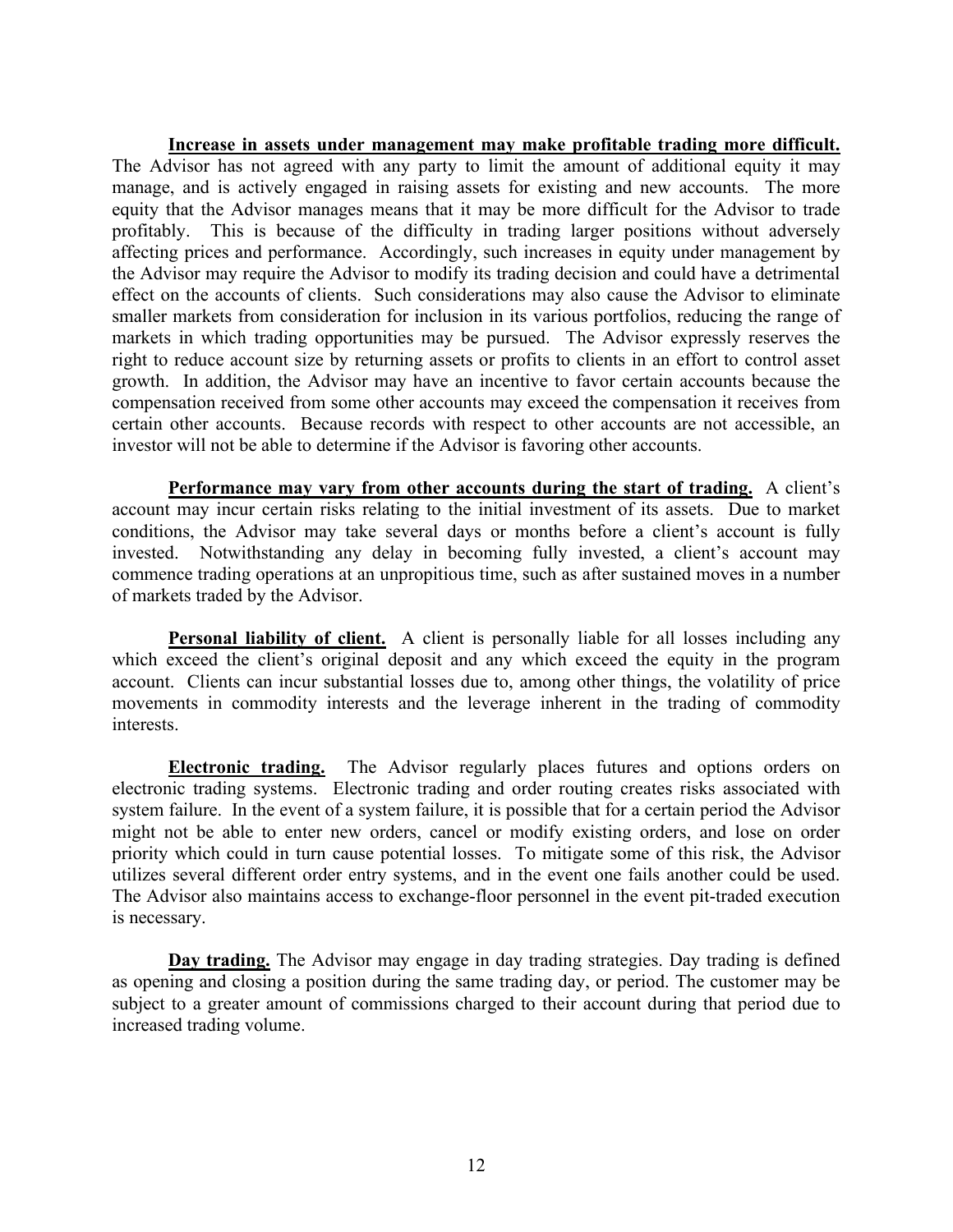#### **DESCRIPTION OF AGRICULTURAL TRADING PROGRAM**

Pursuant to a Trading Advisory Agreement, clients will grant the Advisor sole discretionary authority to direct, without the prior approval of the client, utilization of the assets and funds of the client's account in the purchase and sale of commodity futures contracts. Brokerage commissions arising from the trading of the clients account will be charged to the account at such rate or rates as the commodity broker publishes and charges for non-member speculative accounts, or such lower rates as may be agreed upon between the client and the commodity broker.

Mr. Ditsch focuses primarily on agricultural commodity markets with particular emphasis on the soybean, soybean product, and corn futures and options, but does occasionally trade other markets outside of this primary focus. Mr. Ditsch gained a thorough understanding of the physical grain and oilseed markets while trading US and export cash soybeans and corn in the commercial trade. Knowledge was enhanced by frequent trips to Asia, Europe, and other destination markets. Mr. Ditsch engages in thorough fundamental analysis of the agricultural markets. This includes forecasting both US and world supply and demand of the particular commodity as well as that of substitute or similar commodities. It also involves constant monitoring of US and world weather, shifts in commodity consumption patterns, political issues, currency relationships and trends, and other market movement. Mr. Ditsch will then use this analysis to develop trading strategies that may involve flat price futures positions as well as intra- and inter- market spread positions. Options are frequently used to manage risk exposure or enhance potential revenue. Technical or chart analysis is generally used only to help determine entrance and exit points, as Mr. Ditsch believes that fundamentals ultimately determine price movement.

This trading program was previously named "DISCRETIONARY TRADING PROGRAM". There have been no other changes to the program.

THERE IS NO ASSURANCE THAT ANY PROFIT WILL BE PROVIDED TO THE INVESTORS IN THE TRADING AS A RESULT OF THESE TRADING METHODS BY THE COMMODITY TRADING ADVISOR. No participant will acquire any rights or proprietary interest in, or have access to any of the information, data, or trading methods utilized by the Advisor.

#### **DESCRIPTION OF INTERESTS TRADED**

The Advisor may trade any variety of commodity interest on regulated exchanges that may included, but are not limited to grains, meats, metals, minerals, currencies, financial market indices, energy related materials and other items of food and fiber, money market instruments, and items that are now, or may hereinafter be, the subject of futures contract trading, options contracts, or physical commodities trading or derivatives or other contracts on such items or instruments (collectively "commodity interests"). The markets available for inclusion in the portfolio will normally be limited to sufficiently liquid commodity interests and may evolve over time as the requirements for portfolio balance and liquidity change. Markets traded by Mr.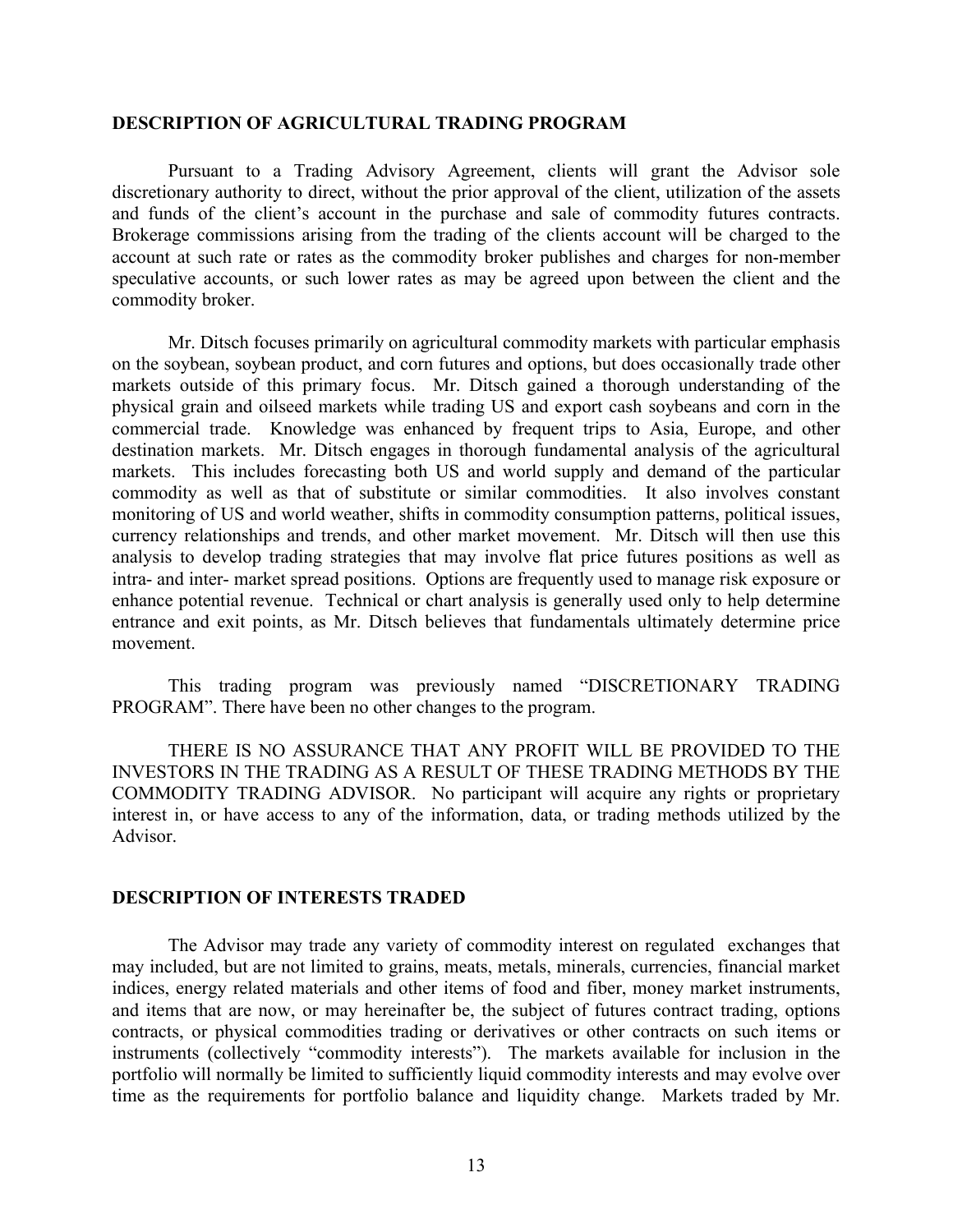Ditsch prior to his association with the Advisor, and those which are to be traded by the Advisor include, but are not limited to the following.

US Physical Derivative Markets

| Crude Oil         | (New York Mercantile Exchange)      |
|-------------------|-------------------------------------|
| Heating Oil       | (New York Mercantile Exchange)      |
| Unleaded Gasoline | (New York Mercantile Exchange)      |
| Natural Gas       | (New York Mercantile Exchange)      |
| Coffee            | (New York Board of Trade)           |
| Cotton            | (New York Board of Trade)           |
| Corn              | (Chicago Board of Trade)            |
| Soybean Oil       | (Chicago Board of Trade)            |
| Soybean Meal      | (Chicago Board of Trade)            |
| Wheat             | (Chicago Board of Trade)            |
| Soybeans          | (Chicago Board of Trade)            |
| Wheat             | (Kansas City Board of Trade)        |
| Wheat             | (Minneapolis Grain Exchange)        |
| Live Cattle       | (Chicago Mercantile Exchange)       |
| Lean Hogs         | (Chicago Mercantile Exchange)       |
| Gold              | (NYMEX / Commodity Exchange Center) |
| Silver            | (NYMEX / Commodity Exchange Center) |

US Financial Derivative Markets

| US 30 Year Bond      | (Chicago Board of Trade)      |
|----------------------|-------------------------------|
| US 10 Year Bond      | (Chicago Board of Trade)      |
| US 5 Year Bond       | (Chicago Board of Trade)      |
| S&P 500              | (Chicago Mercantile Exchange) |
| Eurodollars          | (Chicago Mercantile Exchange) |
| Japanese Yen         | (Chicago Mercantile Exchange) |
| Euro Currency        | (Chicago Mercantile Exchange) |
| <b>British Pound</b> | (Chicago Mercantile Exchange) |
| Swiss Franc          | (Chicago Mercantile Exchange) |
| Australian Dollar    | (Chicago Mercantile Exchange) |
| Canadian Dollar      | (Chicago Mercantile Exchange) |

## **LIMITATION OF ADVISOR'S LIABILITY**

The Trading Advisory Agreement provides that the Advisor shall not be liable to a client for any actions taken with respect to a commodity account if the Advisor acted in good faith and in a manner reasonably believed to be in, or not opposed to the best interest of the client. The Trading Advisory Agreement further provides that such actions do not include gross negligence,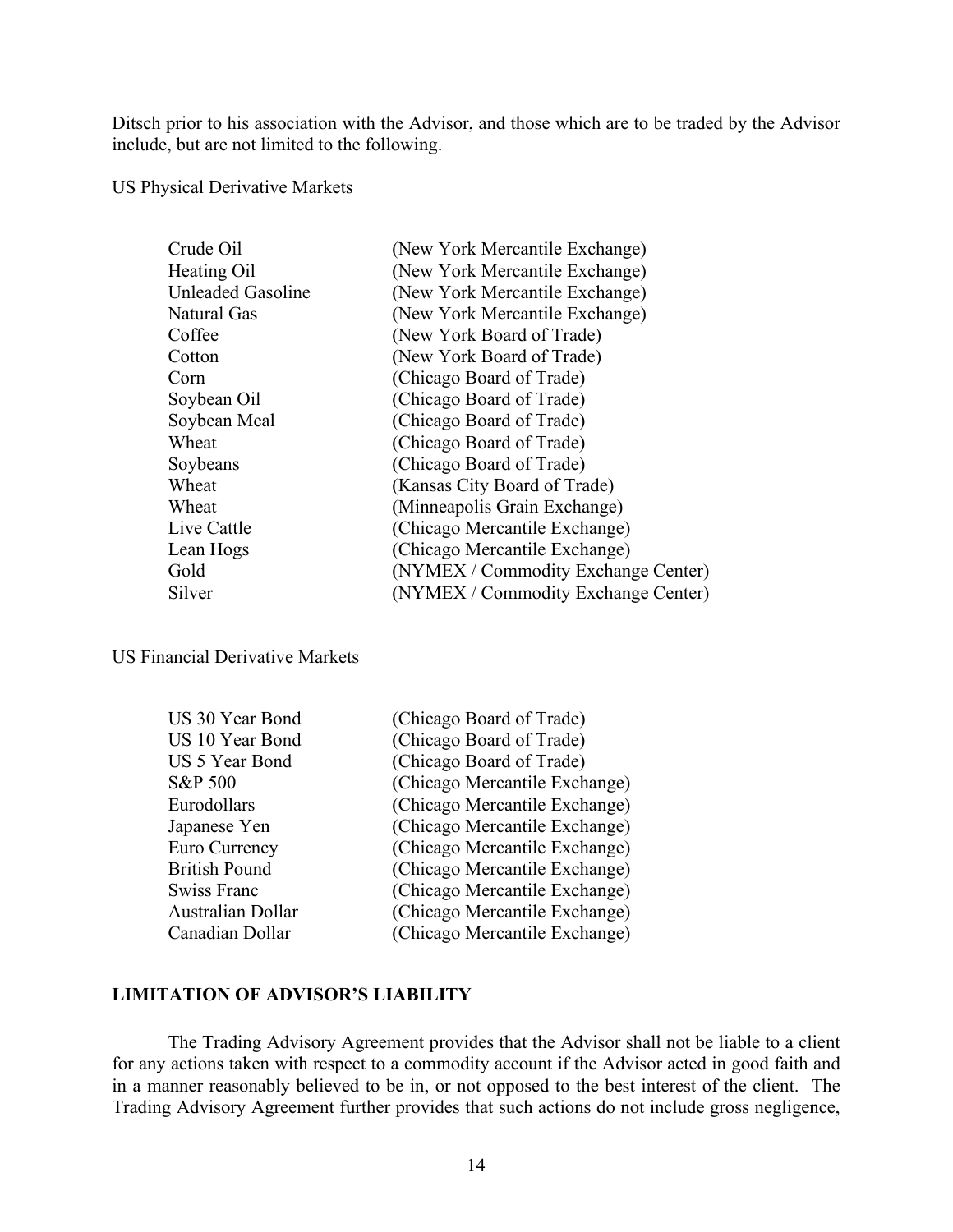willful or wanton misconduct, or a breach of fiduciary obligations to the client by the Advisor. The Trading Advisory Agreement, consequently, provides that Advisor shall be indemnified and held harmless in the above described circumstances.

#### **FUTURES COMMISSION MERCHANT AND INTRODUCING BROKER**

Clients of the Advisor may select at their choice any Futures Commission Merchant ("FCM") with which to maintain their accounts, subject to the Advisor's approval. Clients may also select an Introducing Broker ("IB") to introduce the client's account to the FCM. In the event that the Client does not select an IB, the Advisor will utilize Nesvick Trading Group ("NTG") as its IB. Utilizing NTG as the IB poses a potential conflict of interest as NTG will receive a portion of the commissions paid for trading in accounts of the Advisor.

The FCM selected by the client will be responsible for holding and maintaining all customer funds, securities, commodities, and other properties, providing a daily written record of any trading activity as well as month end report of all open positions held in the account and their value. Brokerage fees and other charges to the client's accounts are negotiated between the FCM or IB and the client. Advisor anticipates commission rates will range between \$4 to \$18 per round turn plus fees, with NTG's portion of commissions included in this range. These additional fees would include FCM fees, exchange fees, and regulatory fees. The Advisor anticipates the commission plus additional fees will range \$11 to \$25 per round turn.

Advisor reserves the right to reject any FCM or IB requested by a client for any reason, including the belief that its execution and or back office service is not satisfactory of the commission or fees charged to a client are not satisfactory.

Advisor reserves the right to direct certain trades to brokers other than the client's clearing broker. In some cases this is necessary for most or all of the client's trades because of the refusal or inability of the carrying broker to meet the Advisor's requirements to be an executing broker. The clearing broker will then pay additional brokerage and "give-up" fees from the client's account to the executing broker. The give-up fee should not exceed \$2 per round turn. Affiliates of the Advisor and/ or NTG may receive a portion of the give-up fee in order to cover additional costs as a result of clearing at a firm other than the executing firm. This may also be done when the Advisor feels the net costs or proceeds of the transaction will be better for the client than what would be obtained form his clearing broker.

### **FEES PAID TO THE ADVISOR**

Accounts directed by the Advisor will be charged an advisory fee as agreed to in the Trading Advisory Agreement between the Advisor and each client. Advisory fees generally consist of a monthly management fee of 2% per annum of Net Asset Value of the account and a quarterly incentive fee of 20% of the Trading Gains. The management fee is accrued beginning with the first day of the month in which an account is opened and the full fee may be charged for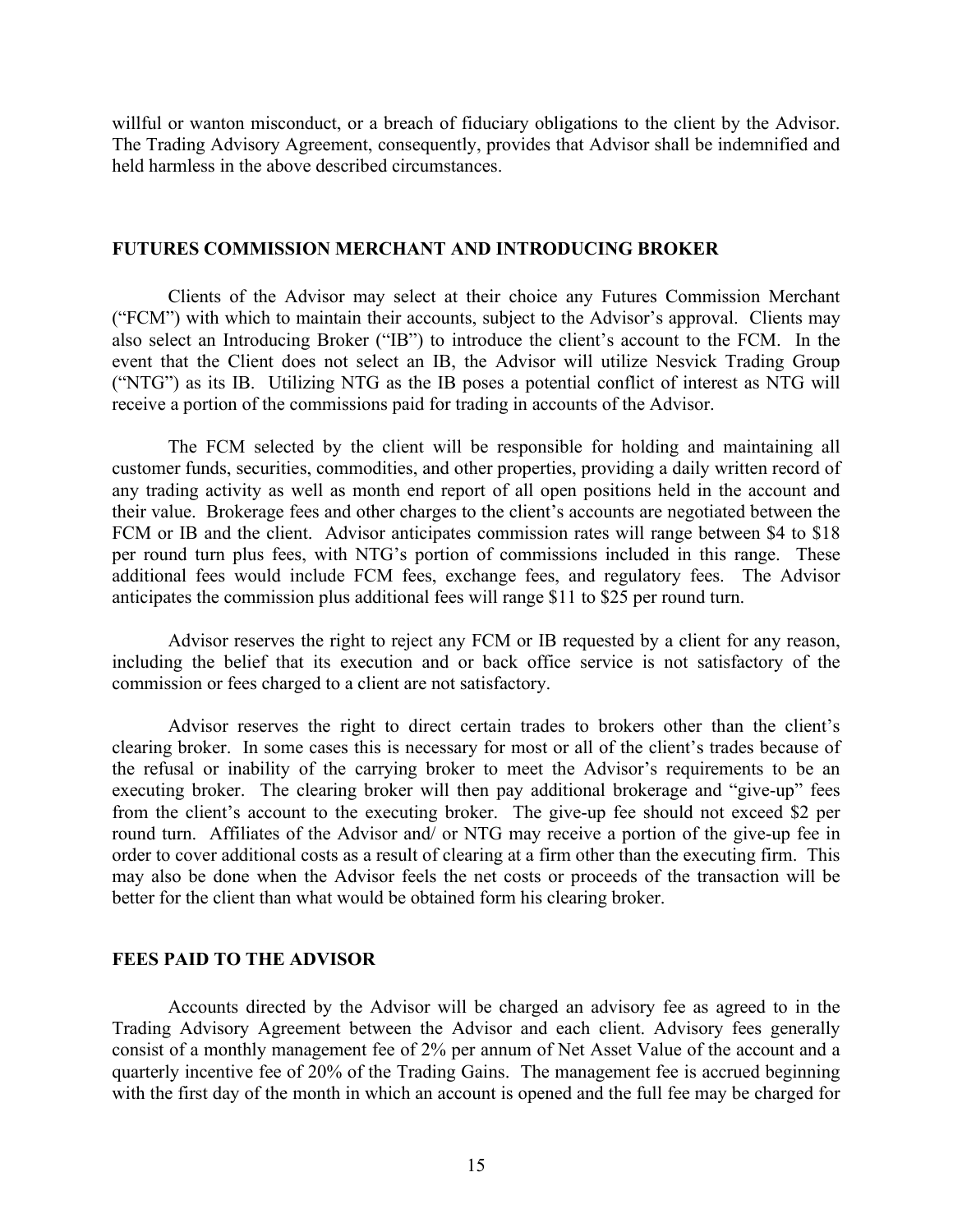services rendered during any portion of a month in which the Trading Advisory Agreement is terminated. Fees are invoiced to the client's FCM and debited from the trading account, unless otherwise instructed by the client. In the event of an FCM failure or bankruptcy, the client is responsible for payment of any outstanding and/or accrued management and incentive fees.

The "Net Asset Value" of the account is defined as total assets minus total liabilities, determined in accordance with generally accepted accounting principles, except that (i) total liabilities will exclude accrued management and incentive fees and (ii) the Net Asset Value will not be reduced by the amount of any distributions or withdrawals during such period. Each position in a commodity interest is accounted for at fair market value at the close of trading each day. Beginning with the month an account is opened, each month a portion of the management fee will be accrued based on the Net Asset Value of the account on the last day of the month and may be payable monthly at the option of the Trading Advisor. For partially funded accounts, Net Assets will also include the notional portion of the account that has not been funded.

"Trading Gain" is defined as the increase, if any, in the value of the Account managed by the Advisor arising out of commodity trading activity, including interest earned on such Account and any unrealized gains or losses in open commodity positions (after deductions of round turn brokerage commissions and management fees) as of the end of each month over the value of such Account as of the previous month (or the commencement of trading, whichever is higher) adjusted for withdrawals and additions to the account. Withdrawals and Additions which affect the High Water Mark will be adjusted on a pro-rata basis. If a customer reduces his trading level during the account's drawdown, then a portion of the drawdown will be subtracted from the drawdown amount (calculated by dividing the new, or reduced, trading level by the previous trading level and multiplying the result to the account's drawdown amount). Incentive fees on trading gains will be deducted quarterly.

Subject to the limitations set forth above, if any incentive fee is paid to the Advisor and the account thereafter declines in value for any subsequent quarter, the Advisor will retain all fees previously paid. However, no subsequent fee would be payable until the value of the account, adjusted for withdrawals and additions, exceeds the end of the quarter value of the prior highest quarterly value.

The Advisor reserves the right to negotiate the manner in which it is compensated with each client; this could result in advisory fees that are different from the ones described above.

#### **CONFLICTS OF INTEREST**

The Advisor, the Affiliates and the Principals may engage in other business activities and manage the accounts of other clients, including those of collective investment vehicles. The investment strategy for such other clients may vary from, be the same as or be similar to the current strategy employed by the Advisor. As a result, the Advisor and the Principals may have conflicts of interest in allocating management time, services, and functions among other business ventures. The Advisor will not receive preferential treatment with respect to the allocation of investment opportunities. Neither the Advisor, the Affiliates nor the Principals are required to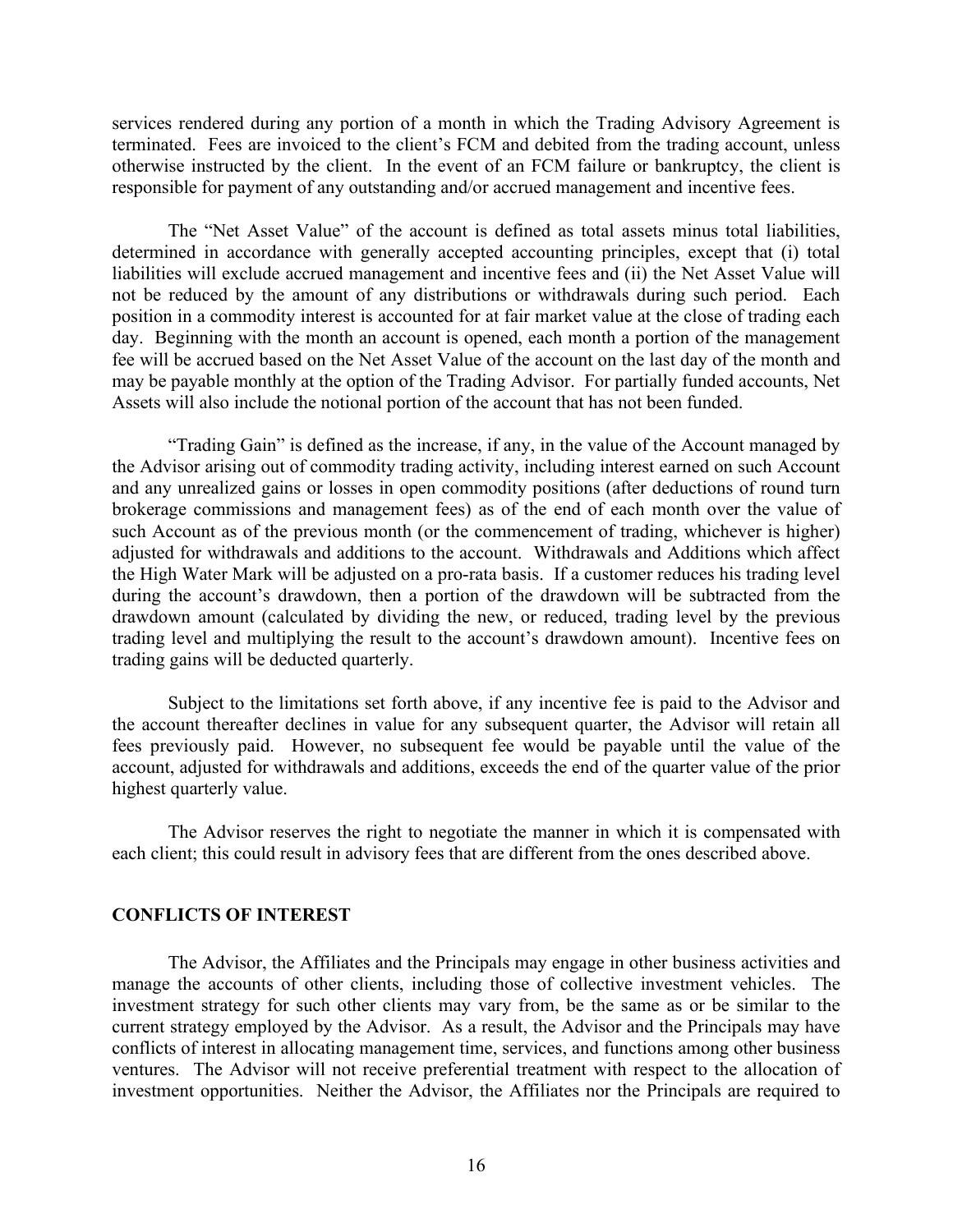refrain from any other activity nor disgorge any profits from any such activity, including acting as a portfolio manager or managing agent for investment vehicles with objectives similar to or different from those of the Advisor.

Mr. Leith is a principal of the Advisor and a principal of Nesvick Trading Group. This is a potential conflict of interest as there could be an incentive to overtrade client accounts in order to generate commissions for Nesvick Trading Group. Nesvick Trading Group may receive a portion of the commissions described in the "Futures Commission Merchant and Introducing Broker" section above. NTG's portion of these fees could range from 20-80%. As the Advisor is paid through an incentive fee, there may also be an incentive to initiate riskier trades in an attempt to generate higher fees. If the Advisor (or a principal thereof) may receive soft dollar benefits from NTG (e.g. charts, analysis software, etc.), this arrangement may dispose the CTA to trade more actively.

The Advisor, the Affiliates and the Principals may also engage in other business activities that may compete with the Advisor for investors or Commodity Interests. Moreover, the Principals may serve as managing members or directors of other collective investment vehicles that may compete with the Advisor for investors or Commodity Interests.

The Advisor, the Affiliates and the Principals presently trade in commodities futures contracts for their personal and proprietary accounts and will continue to do so. There is the potential for these accounts to enter trades prior to the Advisor, hold positions opposite of the Advisor, or give preferential treatment to proprietary and personal accounts. Also, these accounts maybe included in the breakdown account used to allocate to individually managed customer accounts. The breakdown (allocation) account is the account in which the trades are executed daily for the customer and proprietary accounts. These trades are allocated from the breakdown account to the individual managed accounts at the end of each day using Average Price System. In this connection, the Advisor's orders for clients may be executed in competition with the orders for other accounts managed by the Advisor and/or the Principals, including their own accounts. However, when initiating the same position in client accounts and proprietary accounts, client account orders are entered prior to proprietary account orders whenever practicable. All open positions of accounts managed by Mr. Ditsch will be aggregated for the purpose of determining positions limits prescribed by the CFTC and the exchanges on which such accounts are traded. Accordingly, accounts managed by the Advisor might be unable to enter or hold certain positions if such positions, when added to positions held by Mr. Ditsch's other accounts, would exceed applicable limits.

Mark Ditsch is a principal of the Advisor and an Associated Person of Nesvick Trading Group, LLC. Nesvick Trading Group may act as a client's Introducing Broker in some cases. This is a potential conflict of interest as there could be an incentive to overtrade client accounts in order to generate commissions for Nesvick Trading Group. Mark Ditsch does not receive commissions on accounts included in the offered program (represented as the Agricultural Trading Program); however Nesvick Trading Group may receive a portion of the commissions described in the "Futures Commission Merchant and Introducing Broker" section above. NTG's portion of the fees could range from 20-80%. As the Advisor is paid through management and incentive fees, there might be an incentive to initiate riskier trades in an attempt to generate higher fees.

In some cases, a third party may be utilized to solicit accounts for the Advisor. The third party would be compensated by a percentage of the management and incentive fees on the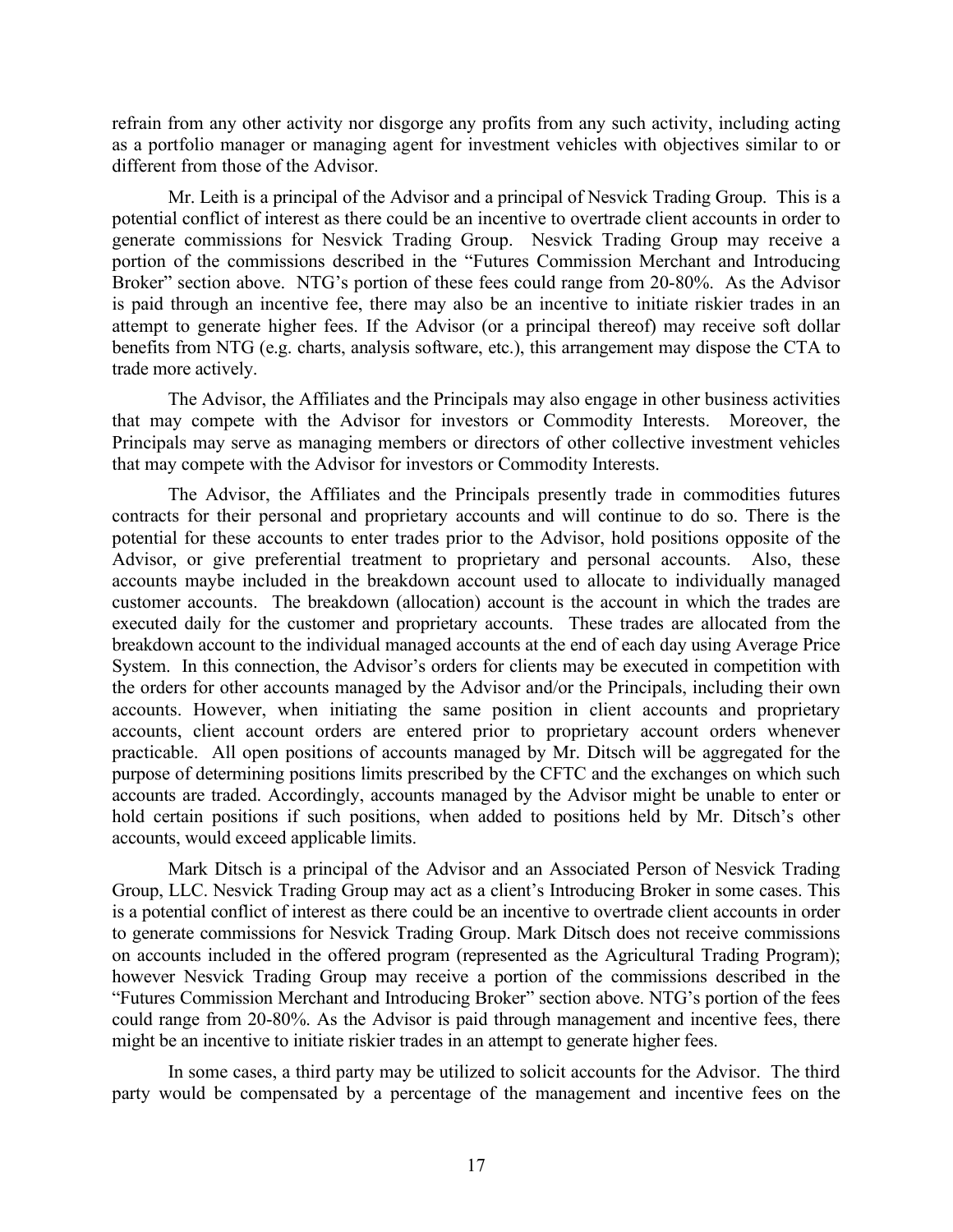accounts introduced to the Advisor. The percentage of fees paid to the third party would be a negotiated rate between the third party and the Advisor. Clients introduced by a third party will bear no additional costs outside of the fees previously listed. The third party would have no discretionary trading authority over any accounts of the Advisor. Account owners will not be permitted to inspect the trading of the Advisor, its principals, or of other accounts managed by the Advisor. To avoid a conflict of interest, the Principals will not seek to intentionally take positions in his personal or proprietary accounts that are opposite those taken for the managed accounts of clients.

### **ACKNOWLEDGMENT OF RECEIPT OF DISCLOSURE DOCUMENT**

Clients will be required to acknowledge in writing in the Commodity Trading Advisory Agreement that they have received a copy of this Disclosure Document.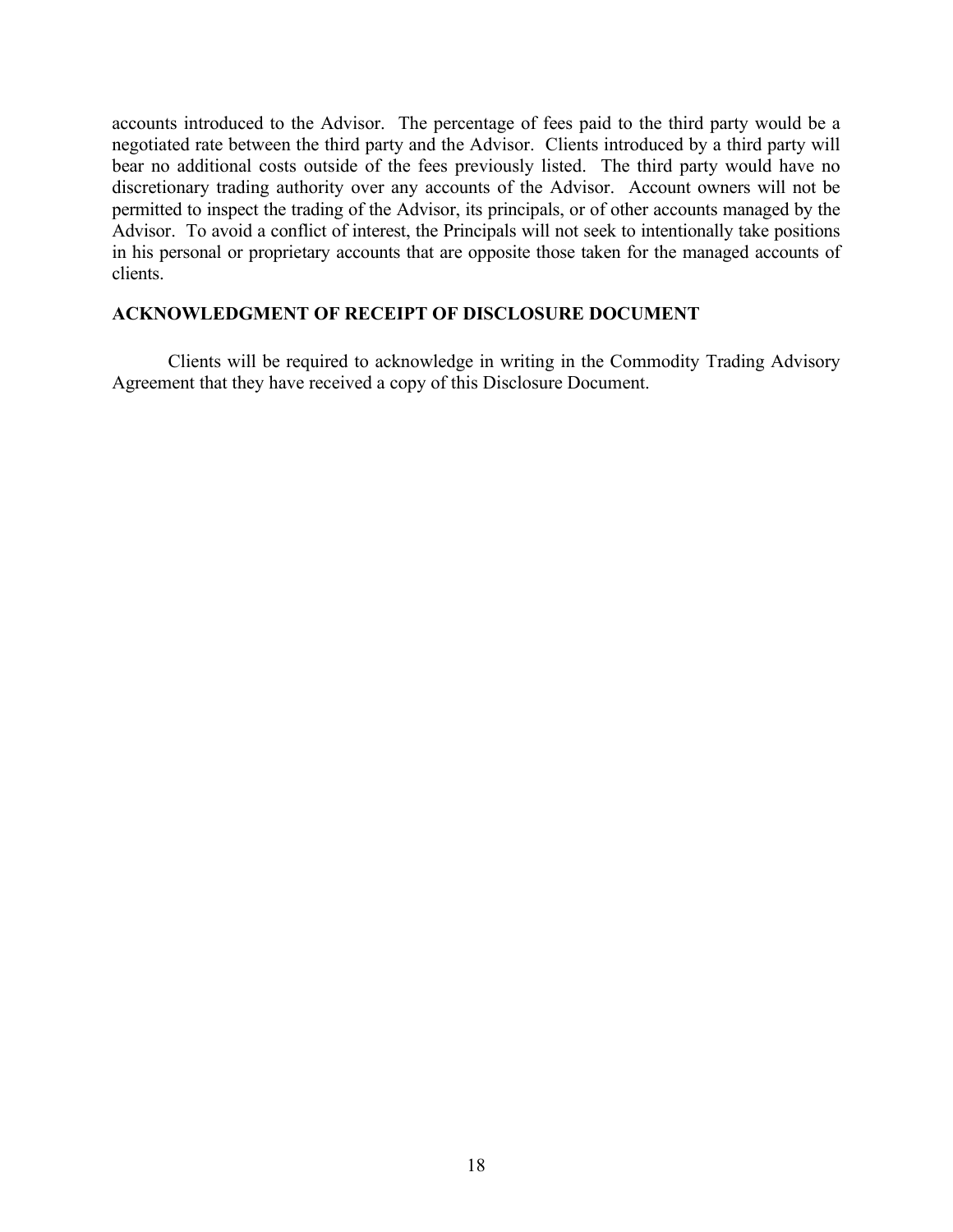## **PERFORMANCE HISTORY**

Set forth in the following performance capsules are the results of the accounts traded by Mr. Ditsch on a discretionary basis. The information set forth in the Performance History is unaudited.

The Principal's personal and proprietary accounts are excluded from the Performance History because they may be traded differently from client accounts. At any given time, such accounts may be (i) used for hedging a stock portfolio, (ii) day traded actively, (iii) used to test various market strategies and (iv) traded more aggressively. As a result, the performance of such accounts may be significantly different from client accounts at any given time and may skew the performance table.

## **PAST RESULTS ARE NOT NECESSARILY INDICATIVE OF FUTURE RESULTS AND NO REPRESENTATION IS MADE THAT MANAGED ACCOUNTS IN THE FUTURE WILL ACHIEVE PROFITS SIMILAR TO THOSE SHOWN. NO ASSURANCE CAN BE MADE THAT LOSSES WILL NOT BE INCURRED.**

## NOTES TO THE PERFORMANCE HISTORY CAPSULE

Capsule A – *Ditsch Trading, LLC*: Represents accounts traded by the Advisor.

PAST RESULTS ARE NOT NECESSARILY INDICATIVE OF FUTURE RESULTS AND NO REPRESENTATION IS MADE THAT MANAGED ACCOUNTS IN THE FUTURE WILL ACHIEVE PROFITS SIMILAR TO THOSE SHOWN. NO ASSURANCE CAN BE MADE THAT LOSSES WILL NOT BE INCURRED.

Beginning Net Asset Value ("BNAV") is the total capital available for trading as of the beginning of the period including notional funds. Such value represents all assets, less all liabilities, with open commodity positions accounted for at fair market value including accrued brokerage commissions on open positions.

Total Nominal Equity is the aggregate of actual assets included in the BNAV and notional equity assigned to the account.

Contributions/Withdrawals are funds the participant paid in or received from its account.

Brokerage Commissions are the amounts of brokerage commissions and NFA and exchange fees on all trades closed out during the period combined with the change in anticipated brokerage commission on open positions.

Management Fees represents an annual management fee of 2% of the accounts' ending net asset value as defined in the respective agreement (which includes all committed funds). In addition, accounts may be charged Performance Fees of 20% of quarterly Net Performance.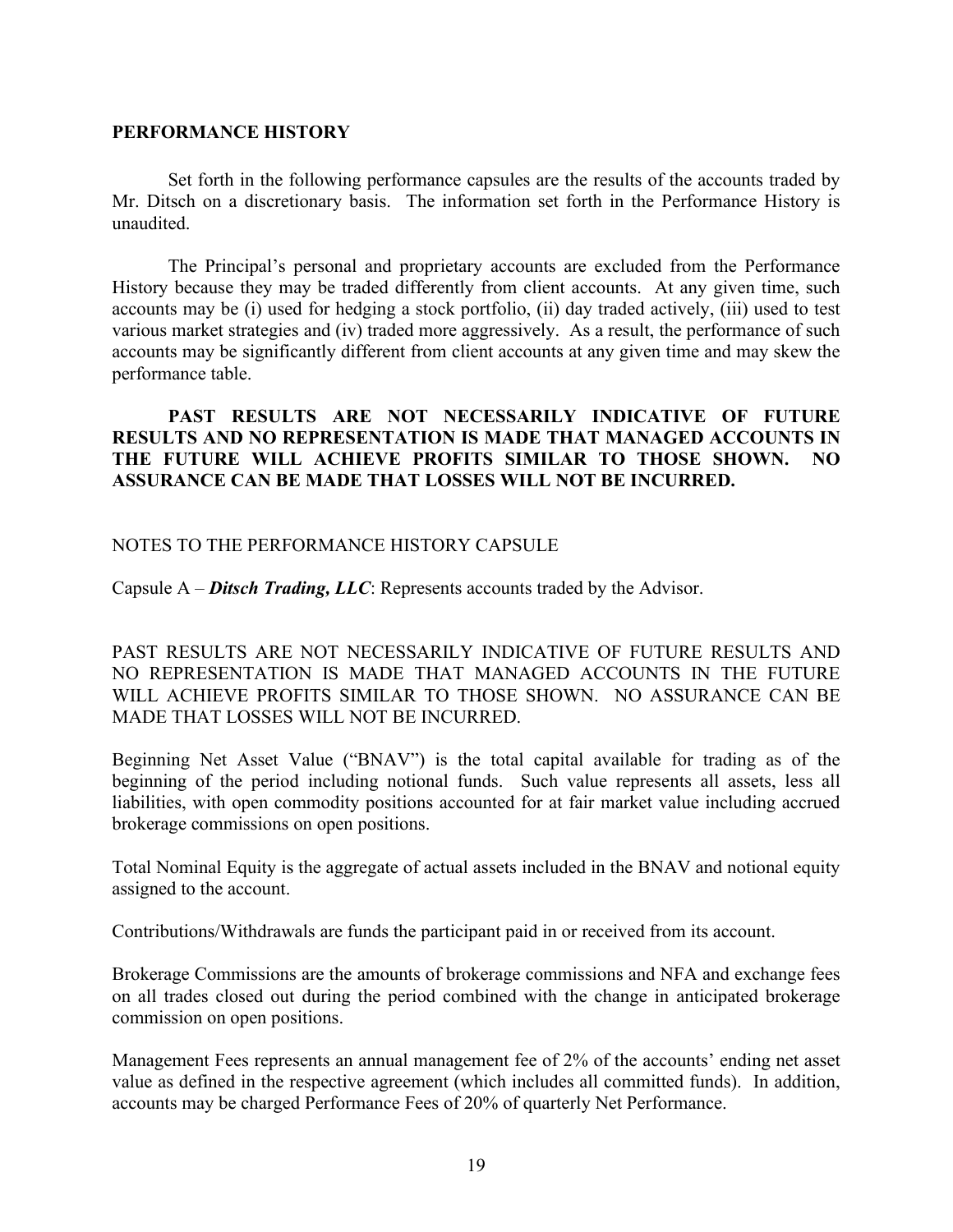Net Performance equals Net Realized and Unrealized Gain (Loss) plus Interest Income less Management Fees and Performance Fees.

Rate of Return equals the Net Performance for the period divided by the period's Beginning Net Nominal Account Value and time weighted cash adjustments.

Drawdowns are losses experienced by a trading program or pool over a specified period.

Worst peak-to-valley drawdowns are the greatest cumulative percentage decline in month-end net asset value due to losses sustained by a trading program during a period in which the initial month-end net asset value is not equaled or exceeded by a subsequent month end net asset value.

High Water Mark is defined as the highest peak value that an investment account has reached, net of fees. Withdrawals and Additions which affect the High Water Mark will be adjusted on a pro-rata basis. If a client reduces his trading level during an account's drawdown, then a portion of the drawdown with be subtracted from the total drawdown amount (calculated by dividing the new trading level by the previous trading level and multiplying the result to the account's drawdown amount).

(Remainder of Page Intentionally Left Blank)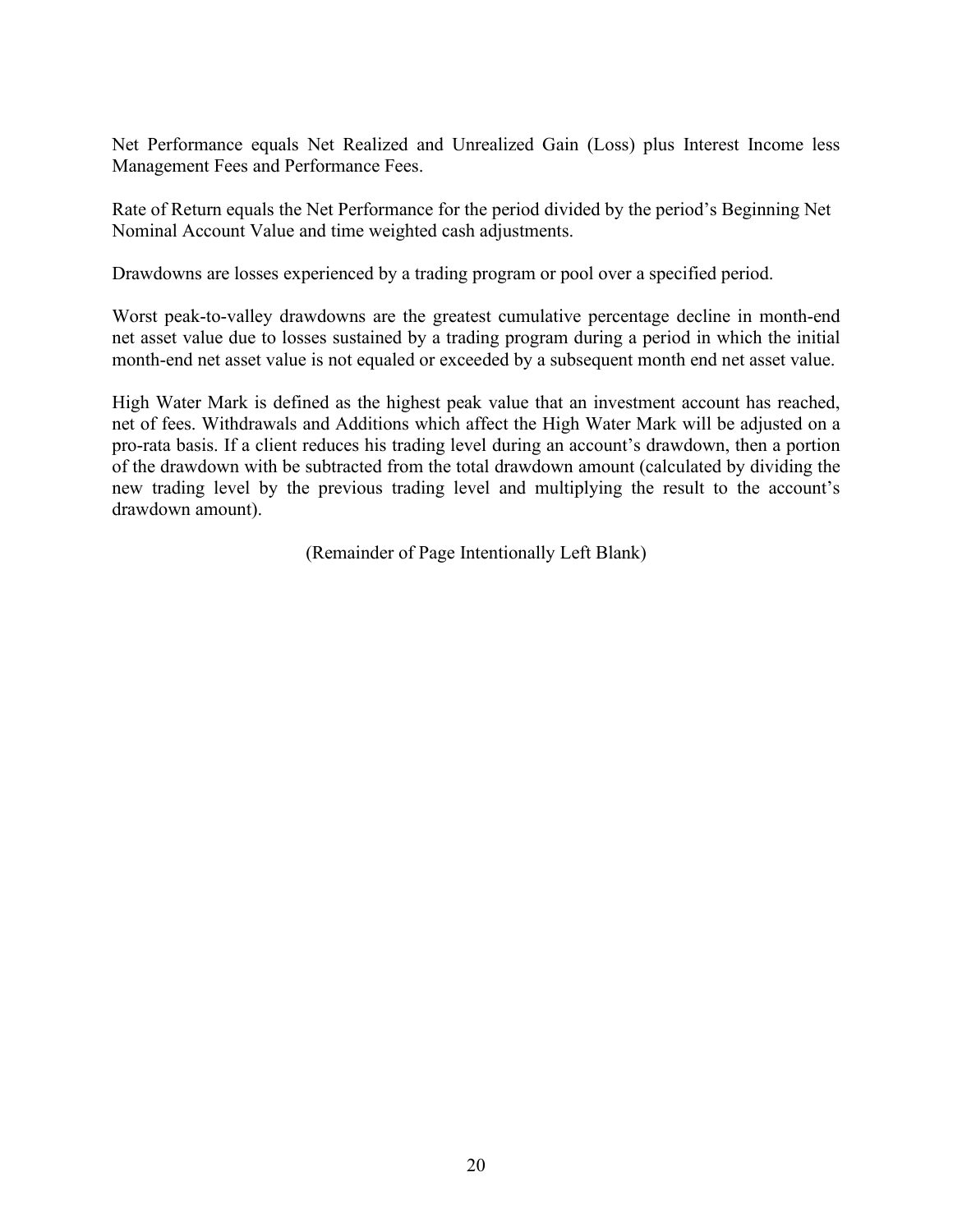Capsule A: Ditsch Trading, LLC

Percentage rate of return (computed on a compounded monthly basis)

|                                                 | 2022     | 2021      | 2020      | 2019      | 2018      | 2017     |  |
|-------------------------------------------------|----------|-----------|-----------|-----------|-----------|----------|--|
|                                                 | $6.06\%$ | 6.86%     | $-1.55\%$ | $-1.35\%$ | 0.68%     | $0.92\%$ |  |
| February                                        |          | 4.72%     | $0.46\%$  | $-1.68\%$ | $3.55\%$  | 0.15%    |  |
|                                                 |          | $1.62\%$  | 0.20%     | 0.85%     | $-2.85%$  | 1.49%    |  |
|                                                 |          | 11.29%    | $-0.40%$  | $1.29\%$  | $-0.38%$  | $0.96\%$ |  |
| $May \ldots \ldots \ldots \ldots \ldots \ldots$ |          | $-8.97\%$ | 0.78%     | 3.19%     | $-1.30\%$ | $-2.52%$ |  |
|                                                 |          | $-2.58\%$ | 0.75%     | $-3.72\%$ | $-1.25%$  | 4.28%    |  |
|                                                 |          | $-0.34\%$ | $-1.05\%$ | $-1.62\%$ | $-4.68%$  | $0.70\%$ |  |
|                                                 |          | $-1.27\%$ | 8.98%     | $-3.33\%$ | $0.29\%$  | $-0.63%$ |  |
| September                                       |          | 1.81%     | $4.65\%$  | $-0.23\%$ | $-1.38\%$ | 0.23%    |  |
|                                                 |          | $-0.92\%$ | 2.86%     | $-1.40\%$ | $-1.18%$  | 0.25%    |  |
| November                                        |          | $-0.99\%$ | $9.51\%$  | $-6.39\%$ | $-1.95\%$ | $-1.36%$ |  |
| December                                        |          | $-1.52%$  | 17.12%    | 3.28%     | $-2.34%$  | $-1.14%$ |  |
| Year                                            | 6.06%    | 8.61%     | 49.21%    | $-10.96%$ | $-12.27%$ | $3.22\%$ |  |

Name of CTA: Ditsch Trading, LLC Name of Trading Program:  $\frac{1}{2}$  Agricultural Trading Program Inception of Trading by CTA (or person trading the account): January 2008 Inception of Trading in offered program: January 2011 Number of accounts currently traded pursuant to the offered program: 14 Total nominal assets under management by the CTA: \$3,612,413 Total nominal assets traded pursuant to the program: \$3,612,413 Largest monthly drawdown:  $-8.97\%$  (May 2021) Worst peak-to-valley drawdown:  $-27.45\%$  (Feb 2018 - Nov 2019) Number of profitable accounts that have opened and closed: 1 Range of returns experienced for profitable accounts that have closed: 2.12% Number of unprofitable accounts that have opened and closed: 6 Range of returns experienced for unprofitable accounts that have closed: -0.30% to -35.77%

\*Drawdown: Losses experienced by the trading program over a specified period.

## **PAST PERFORMANCE IS NOT NECESSARILY INDICATIVE OF FUTURE RESULTS**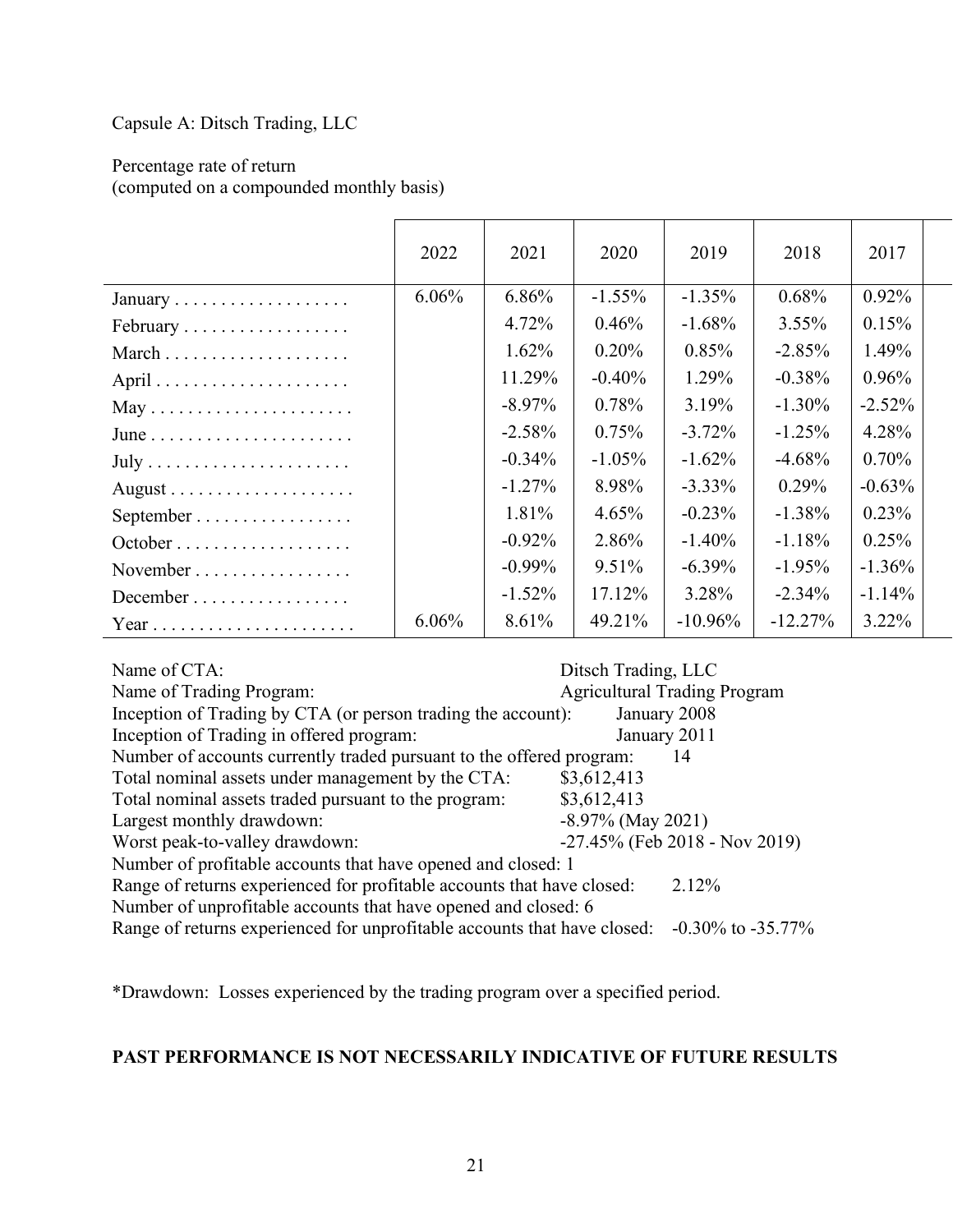## **SPECIAL DISCLOSURE FOR NOTIONALLY FUNDED ACCOUNTS**

YOU SHOULD REQUEST YOUR COMMODITY TRADING ADVISOR TO ADVISE YOU OF THE AMOUNT OF CASH OR OTHER ASSETS (ACTUAL FUNDS) WHICH SHOULD BE DEPOSITED TO THE ADVISOR'S TRADING PROGRAM FOR YOUR ACCOUNT TO BE CONSIDERED "FULLY FUNDED". THIS IS THE AMOUNT UPON WHICH THE ADVISOR WILL DETERMINE THE NUMBER OF CONTRACTS WHICH WILL BE TRADED IN YOUR ACCOUNT AND SHOULD BE AN AMOUNT SUFFICIENT TO MAKE IT UNLIKELY THAT ANY FURTHER CASH DEPOSITS WOULD BE REQUIRED FROM YOU OVER THE COURSE OF YOUR PARTICIPATION IN THE ADVISOR'S PROGRAM.

YOU ARE REMINDED THAT THE ACCOUNT SIZE YOU HAVE AGREED TO IN WRITING (THE "NOMINAL" OR "NOTIONAL" ACCOUNT SIZE) IS NOT THE MAXIMUM POSSIBLE LOSS THAT YOUR ACCOUNT MAY EXPERIENCE.

YOU SHOULD CONSULT THE ACCOUNT STATEMENTS RECEIVED FROM YOUR FUTURES COMMISSION MERCHANT IN ORDER TO DETERMINE THE ACTUAL ACTIVITY IN YOUR ACCOUNT, INCLUDING PROFITS, LOSSES AND CURRENT CASH EQUITY BALANCE. TO THE EXTENT THAT THE EQUITY IN YOUR ACCOUNT IS AT ANY TIME LESS THAN THE NOMINAL ACCOUNT SIZE YOU SHOULD BE AWARE OF THE FOLLOWING:

1. ALTHOUGH YOUR GAINS AND LOSSES, FEES AND COMMISSION MEASURED IN DOLLARS WILL BE THE SAME, THEY WILL BE GREATER WHEN EXPRESSED AS A PERCENTAGE OF ACCOUNT EQUITY. FOR EXAMPLE, THE 2% PER ANNUM MANAGEMENT FEES PAID ON A FULLY FUNDED TRADING ACCOUNT WOULD ACTUALLY BE 4% ON ACCOUNT THAT IS 50% FUNDED.

2. YOU MAY RECEIVE MORE FREQUENT AND LARGER MARGIN CALLS.

3. THE CAPSULE PERFORMANCE MAY BE USED TO CONVERT THE RATES OF RETURN ("ROR") IN THE GRAPH TO THE CORRESPONDING RORs FOR PARTICULAR FUNDING LEVELS.

4. CASH ADDITIONS TO AND WITHDRAWALS FROM THE ACCOUNT SHALL AFFECT THE NOMINAL SIZE OF THE ACCOUNT DOLLAR FOR DOLLAR UNLESS SPECIFIED IN WRITING. LIKEWISE, NET PERFORMANCE AFFECTS THE NOMINAL SIZE OF THE ACCOUNT DOLLAR FOR DOLLAR UNLESS SPECIFIED OTHERWISE.

5. NOTIONALLY TRADED FUNDS INCREASE THE AMOUNT OF LEVERAGE TRADED IN AN ACCOUNT.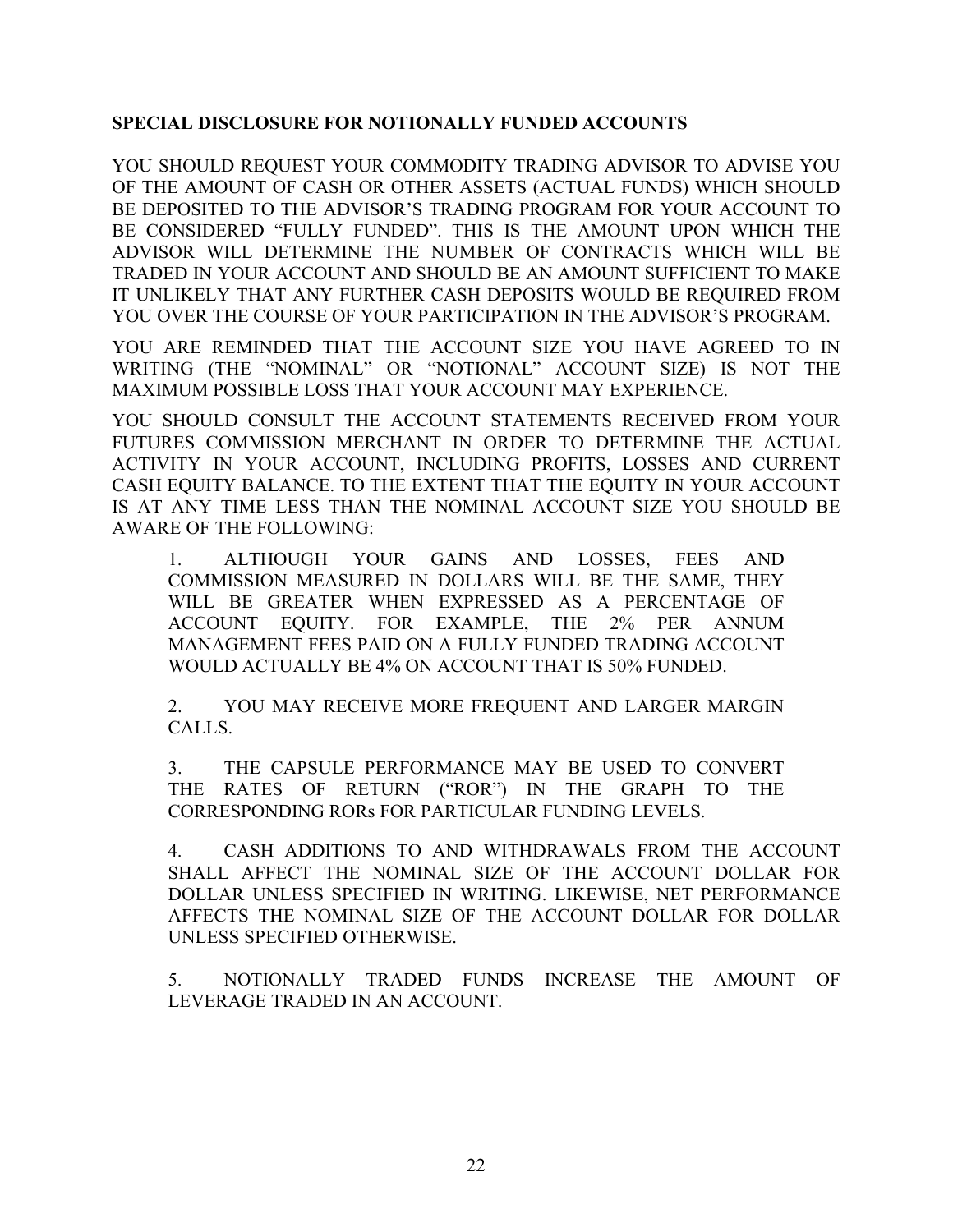## **FUNDING LEVELS**

USE THE MATRIX BELOW TO CONVERT THE RATE OF RETURN ("ROR") FROM THE TABLE TO THE RATE OF RETURN EXPERIENCED BY PARTIALLY FUNDED ACCOUNTS AT VARIOUS FUNDING LEVELS. AN ACCOUNT IS CONSIDERED PARTIALLY FUNDED WHEN AN ACCOUNT HAS ACTUAL FUNDS AND NOTIONAL FUNDS. FOR EXAMPLE, AN ACCOUNT THAT DEPOSITS \$500,000 OF ACTUAL CASH AND ASSIGNS ANOTHER \$500,000 OF NOTIONAL FUNDS IS CONSIDERED 50% FUNDED. AFTER YOU HAVE DETERMINED THE ROR YOU WANT TO CONVERT TO YOUR PARTICULAR FUNDING LEVEL, MULTIPLY (X) BY THE APPLICABLE FACTOR (4 FOR 25%, 2 FOR 50%, ETC.)

|         | (Sample Monthly Rates of Return) |            |                                  |           |          |           |           |                    |         |
|---------|----------------------------------|------------|----------------------------------|-----------|----------|-----------|-----------|--------------------|---------|
|         |                                  | $-16.00\%$ | $-8.00\%$                        | $-1.00\%$ | $0.00\%$ | $6.00\%$  | $9.00\%$  | 15.00%             | 27.00%  |
|         |                                  |            | $100.00\%$ - 16.00% - 8.00%      | $-1.00\%$ | $0.00\%$ | $6.00\%$  | $9.00\%$  | 15.00%             | 27.00%  |
| Funding |                                  |            | $90.00\%$ -17.78% -8.89%         | $-1.11\%$ | $0.00\%$ | 6.67%     | $10.00\%$ | $16.67\%$          | 30.00%  |
| Levels  |                                  |            | $80.00\%$ -20.00% -10.00% -1.25% |           | $0.00\%$ | 7.50%     | $11.25\%$ | 18.75%             | 33.75%  |
|         |                                  |            | $70.00\%$ -22.86% -11.43%        | $-1.43\%$ | $0.00\%$ | 8.57%     |           | $12.86\%$   21.43% | 38.57%  |
|         |                                  |            | $60.00\%$ -26.67% -13.33%        | $-1.67\%$ | $0.00\%$ | $10.00\%$ | $15.00\%$ | 25.00%             | 45.00%  |
|         |                                  |            | $50.00\%$ -32.00% -16.00%        | $-2.00\%$ | $0.00\%$ | 12.00%    | $18.00\%$ | 30.00%             | 54.00%  |
|         |                                  |            | $25.00\%$ -64.00% -32.00%        | $-4.00\%$ | $0.00\%$ | 24.00%    | $36.00\%$ | $60.00\%$          | 108.00% |

THE ABOVE EXAMPLE SHOWS HOW A MONTHLY ROR OF -1.00% CAN BE CONVERTED TO THE ROR EXPERIENCED BY AN ACCOUNT AT VARIOUS FUNDING LEVELS. AN ACCOUNT WHICH IS 25% FUNDED WOULD HAVE EXPERIENCED A ROR -4.00% (-1.00% MULTIPLIED BY 4)